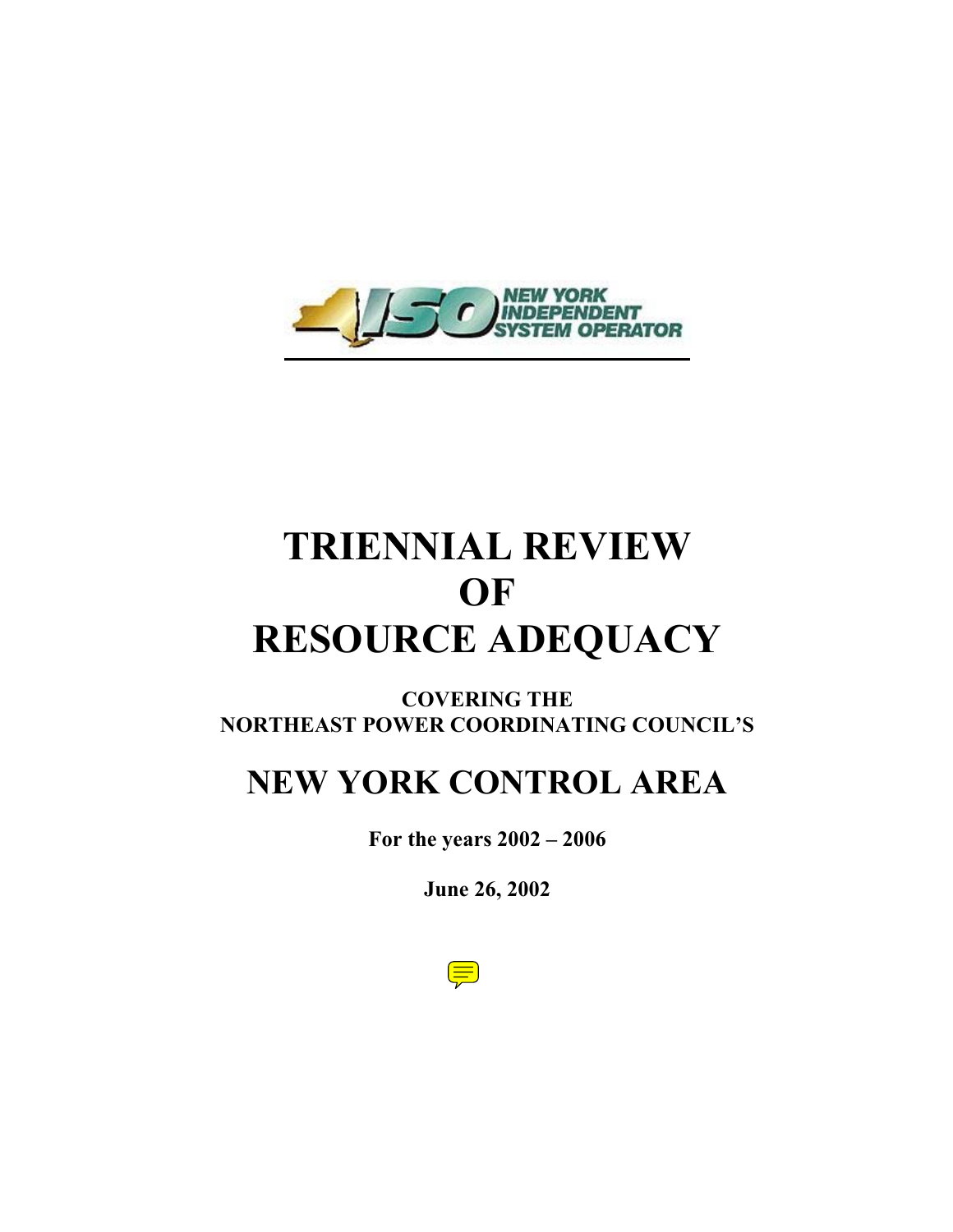### **1.0 EXECUTIVE SUMMARY**

### **1.1 Major Findings**

The New York Control Area (NYCA) Triennial Review of Resource Adequacy, conducted by the New York Independent System Operator (NYISO), supplants the 1999 Review that was approved by Northeast Power Coordinating Council's (NPCC) Joint Coordinating Committees in April 1999. Since that time there have been several events that have affected the Resource Plan of the NYISO. In December of 1999, the NYISO assumed control of the New York State bulk power transmission system from the New York Power Pool (NYPP). Simultaneously, the NYISO began operation of markets for wholesale energy and Installed Capacity (ICAP), as well as various ancillary services. In addition, a separate, independent not for profit organization, known as the New York State Reliability Council (NYSRC) was formed to promote and preserve the reliability of the New York State Power System.

In terms of load growth, despite the effects of the loss of the Rockland Electric Company load of over 400 MW to the Pennsylvania, New Jersey, Maryland (PJM) Control Area and the World Trade Center disaster, the 2002 load forecast through 2006 is almost 800 MW higher than that of the 1999 forecast through the same period. This is the result of the robust economy after 1999 along with the projected economic recovery of the current mild recession.

The 2002 Triennial Review demonstrates that the number of firm load disconnections range from 0.003 to 0.043 days/year for the base and high load forecasts, recognizing Load Forecast Uncertainty (LFU). For the period 2002 through 2006, the New York Control Area (NYCA) is in compliance and has sufficient existing resource capacity and planned resource capacity additions of 920 MW to meet the NPCC resource adequacy design criterion.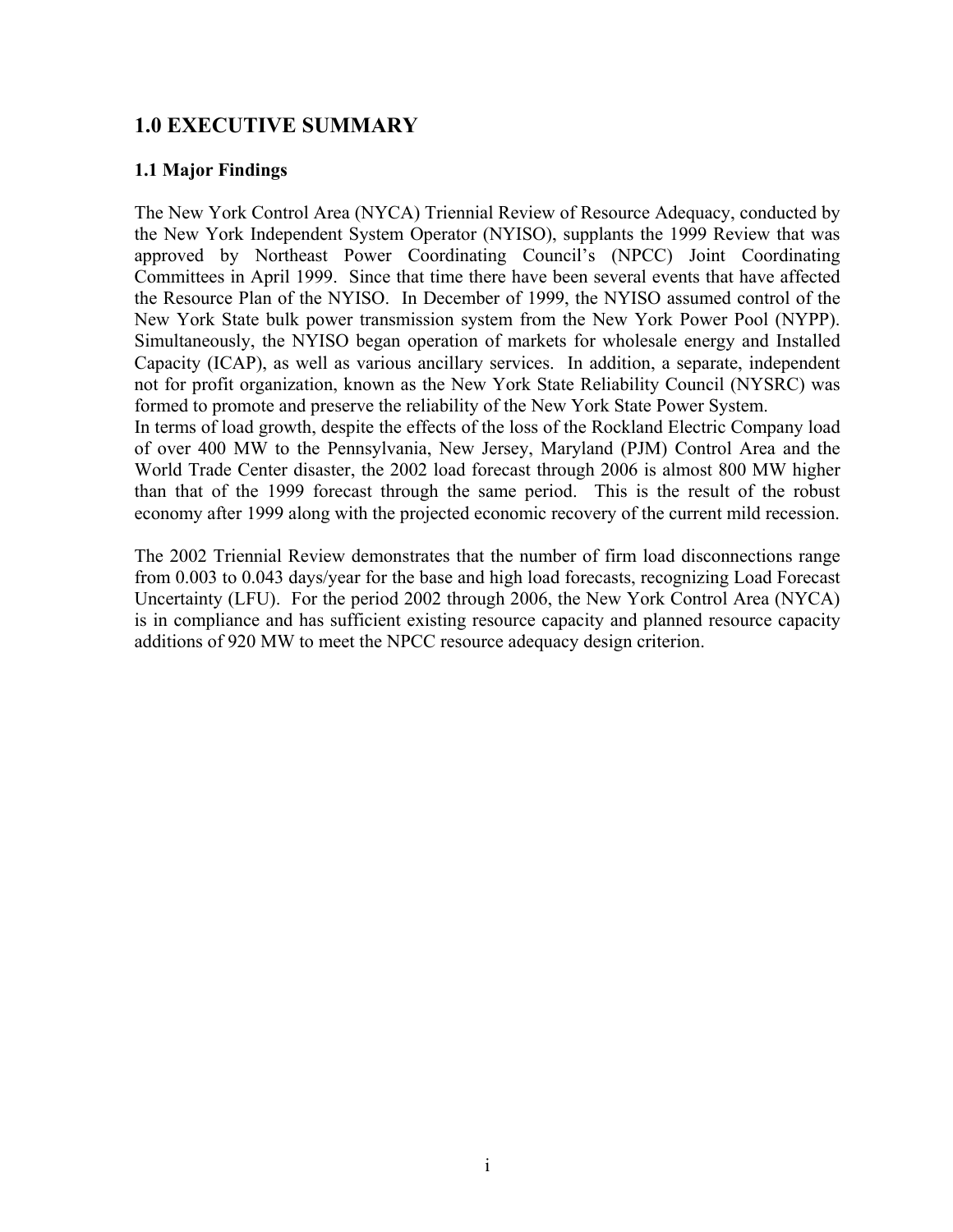### **1.2 Major Assumptions and Results**

Table I shows study results and where in the report to locate the major assumptions. The basis for the assumptions in this study is the New York State Reliability Council's (NYSRC) Installed Reserve Margin (IRM) Study for  $2002<sup>1</sup>$ .

| <b>ASSUMPTION</b>                     | <b>DESCRIPTION</b>                                | <b>REF. PAGE</b>             |  |
|---------------------------------------|---------------------------------------------------|------------------------------|--|
| Criterion                             | NPCC Criterion of 1 day in 10 years disconnection | 4                            |  |
|                                       |                                                   |                              |  |
| Reliability Study                     |                                                   |                              |  |
| Program                               | <b>GE MARS Program</b>                            | 19                           |  |
| Load Model                            | 8760 Hours                                        | 14                           |  |
| Load Uncertainty                      | <b>Historical Basis</b>                           | 14                           |  |
| Unit Availability                     |                                                   |                              |  |
| Definition                            | NERC-GADS (EFORd)                                 | 15                           |  |
| <b>Basis</b>                          | 10 Year History                                   | 15                           |  |
|                                       |                                                   |                              |  |
| Maintenance Schedule                  | Planned, modified to reflect 10 Year History      | 15                           |  |
| <b>Emergency Operating Procedures</b> | Modeled                                           | 5                            |  |
|                                       |                                                   |                              |  |
| <b>Operating Reserve</b>              | Modeled                                           | 5                            |  |
| <b>RESULTS</b>                        |                                                   |                              |  |
|                                       |                                                   |                              |  |
| Adequacy of System                    | Through 2006 with base and high load forecast     | 10                           |  |
|                                       | <b>Base Case</b>                                  | <b>High Forecast Case</b>    |  |
|                                       | Expected Number of Firm Load                      | Expected Number of Firm Load |  |
|                                       | Disconnections                                    | Disconnections               |  |
| Year                                  | Days/year                                         | Days/year                    |  |
| 2002                                  | 0.006                                             | 0.010                        |  |
| 2003                                  | 0.004                                             | 0.009                        |  |
| 2004                                  | 0.003                                             | 0.010                        |  |
| 2005                                  | 0.008                                             | 0.021                        |  |
| 2006                                  | 0.017                                             | 0.043                        |  |
|                                       |                                                   |                              |  |

**TABLE I MAJOR ASSUMPTIONS AND RESULTS**

 1 NYSRC Report titled, "New York Control Area Installed Capacity Requirements for the Period May 2002 Through April 2003", dated December 14, 2001.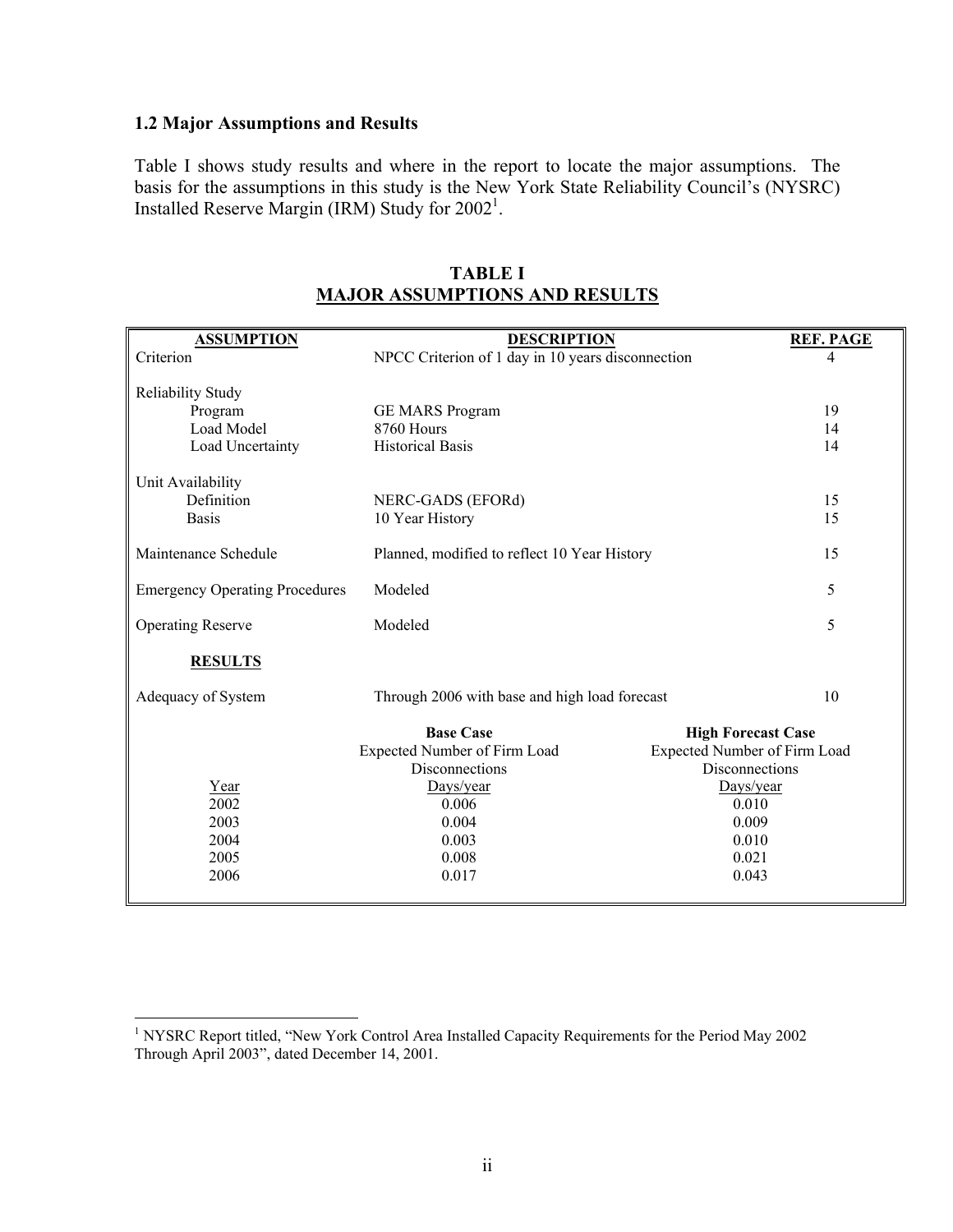### **2.0 TABLE OF CONTENTS**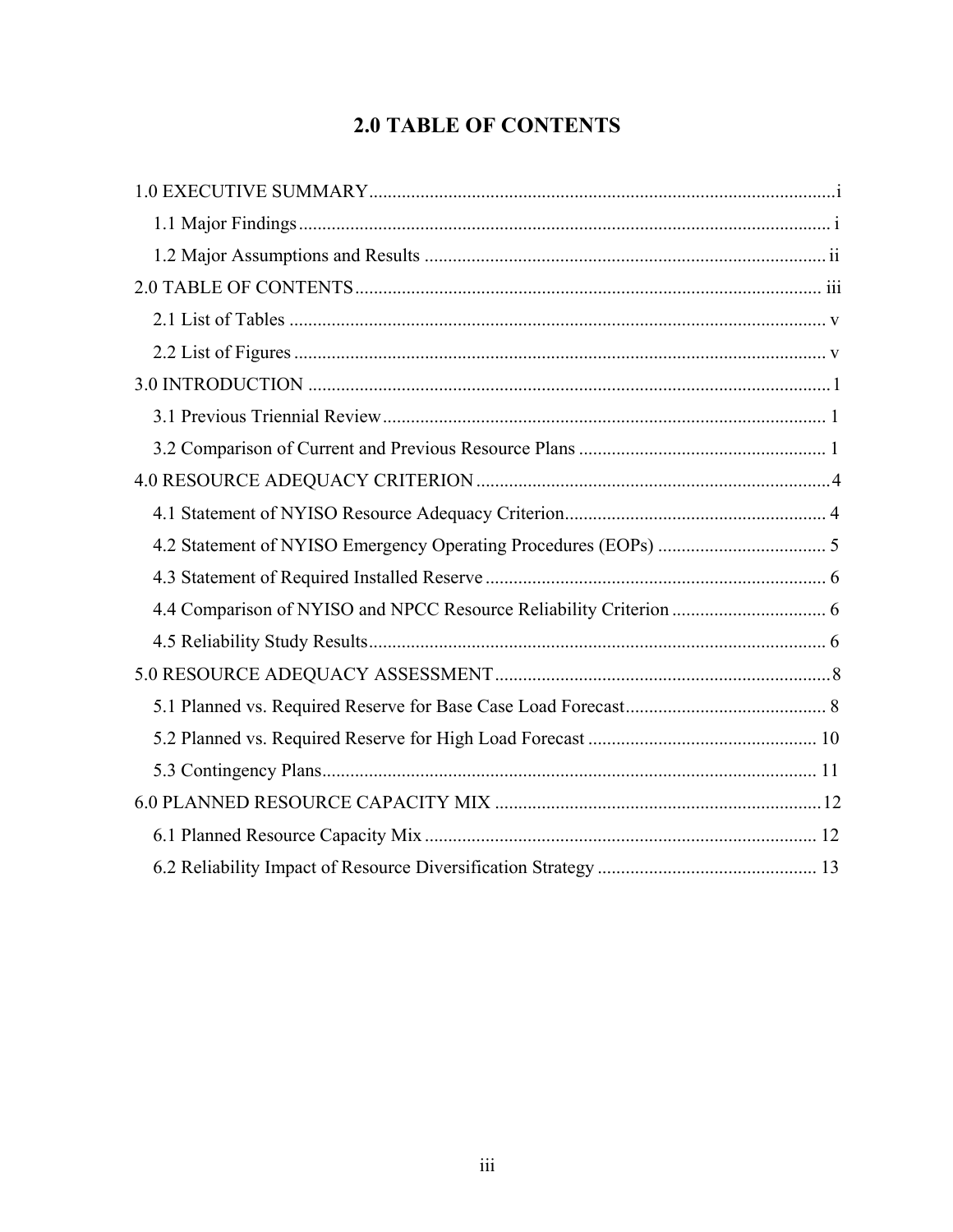### TABLE OF CONTENTS - CON'T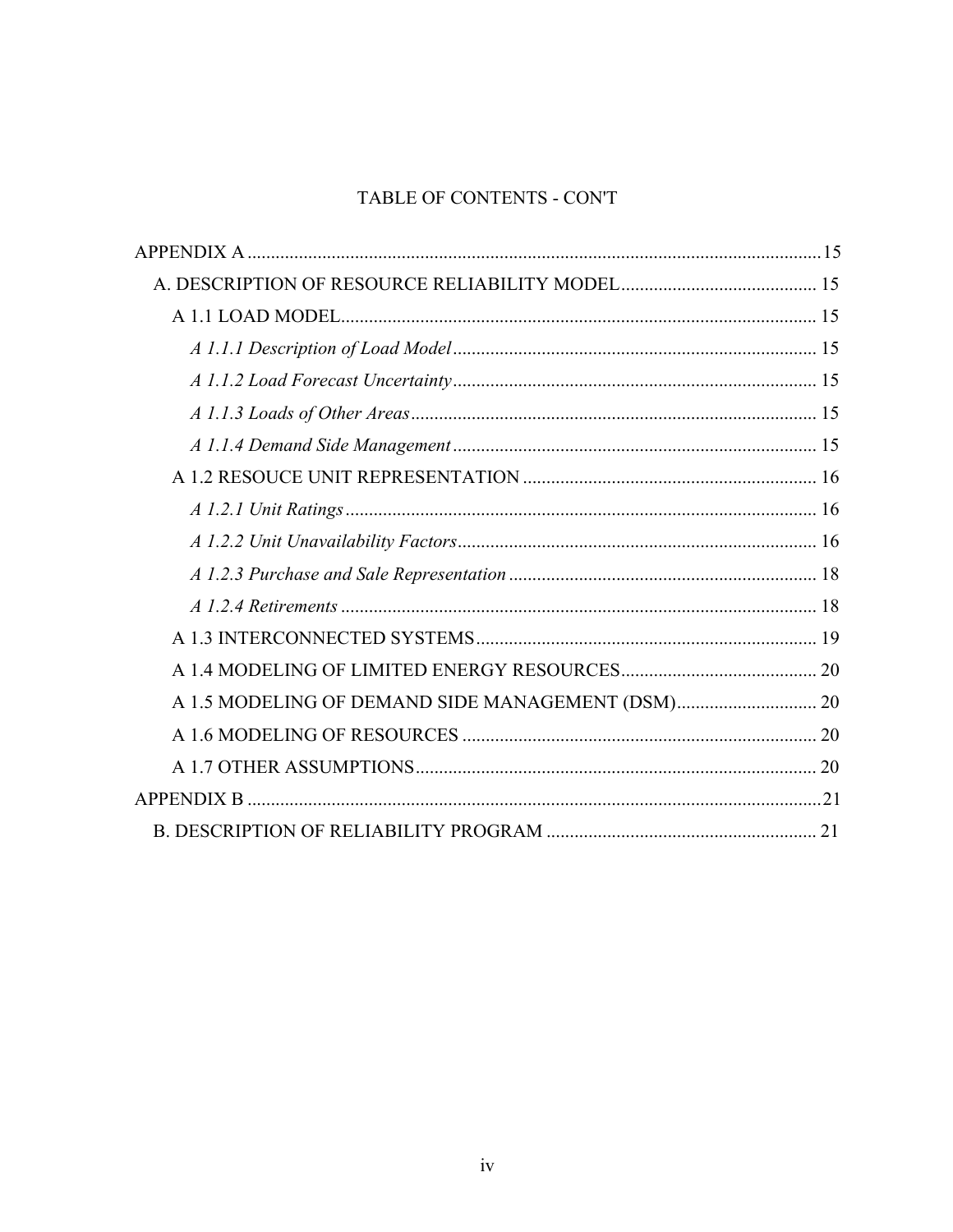## **2.1 List of Tables**

| Table IV – Comparison of Planned and Required Reserve High Load Forecast11 |  |
|----------------------------------------------------------------------------|--|
|                                                                            |  |
|                                                                            |  |
|                                                                            |  |

## **2.2 List of Figures**

| Figure A-1 New York Control Area Transmission System Representation  19 |  |
|-------------------------------------------------------------------------|--|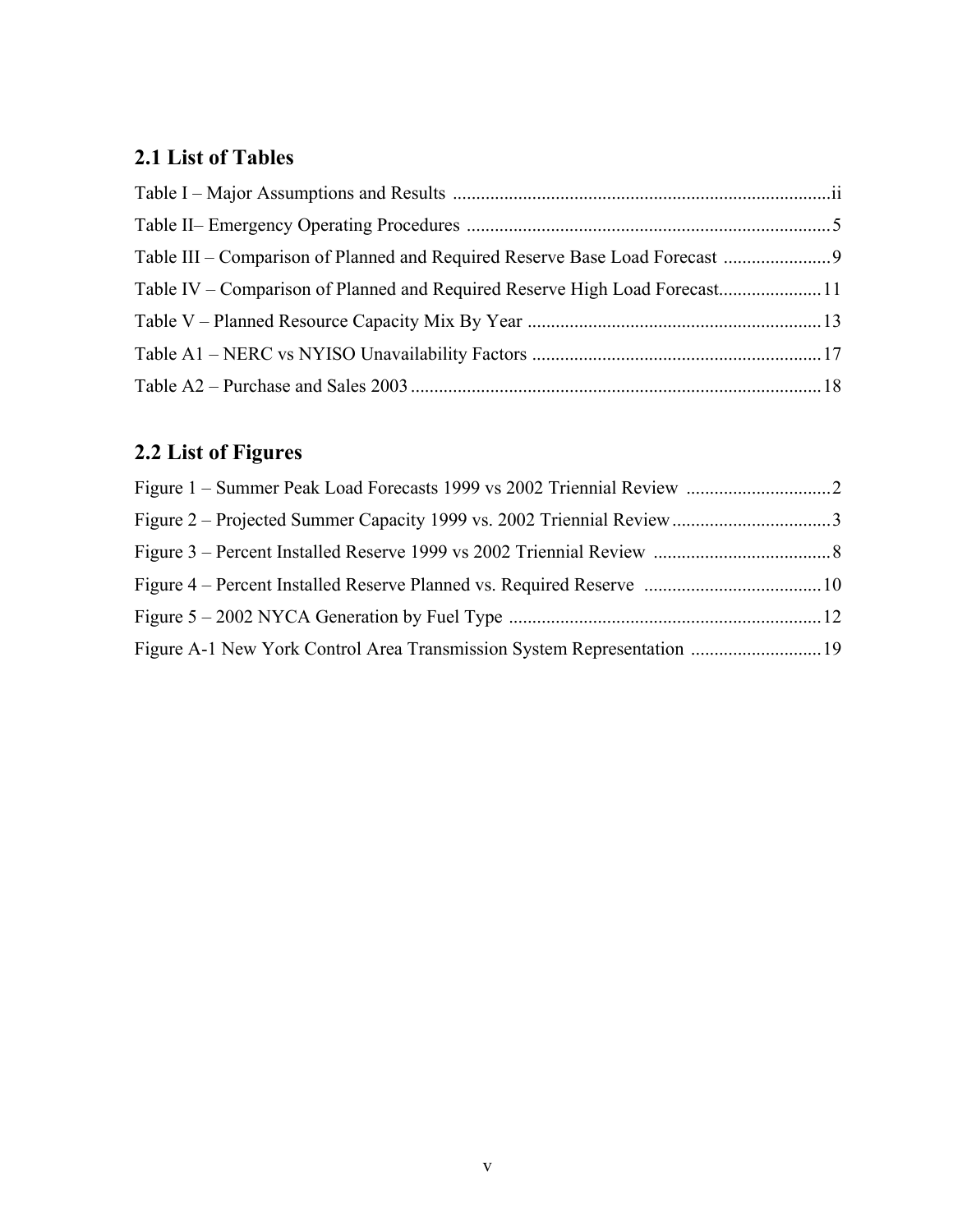### **3.0 INTRODUCTION**

This report was prepared to satisfy the Triennial Review requirements of the Northeast Power Coordinating Council (NPCC) "Guidelines of Area Review of Resource Adequacy (Revised: June 28, 2001)."

The report demonstrates that NYISO is expected to meet the NYSRC and NPCC resource adequacy design criterion (i.e., the frequency of disconnecting non-interruptible customers due to resource deficiencies, on average, will be no more than once in ten years) for the period 2002 through 2006 under both base case and high load forecast scenarios.

### **3.1 Previous Triennial Review**

 $\overline{a}$ 

The NPCC Joint Coordinating Committees approved the previous NYPP Triennial Review in April 1999. That review concluded that NYPP had adequate capacity planned or available to meet its load forecast for the ten-year planning period.

### **3.2 Comparison of Current and Previous Resource Plans**

Since the 1999 Review, NYISO has begun operation as an Independent System Operator (12/99). The uncertainties that existed around how the installed reserve requirements would be set and how the market would operate to meet those requirements have been resolved. The New York State Reliability Council (NYSRC) sets the statewide Installed Reserve Margin<sup>2</sup> (IRM) annually consistent with the NPCC reliability criterion and the more stringent NYSRC criterion. The procurement of installed capacity by Load Serving Entities (LSE's) to meet the IRM is accomplished through the NYISO administered installed capacity market. LSE's can meet their obligations through bilateral contracts directly with suppliers or through periodic NYISO ICAP auctions. The NYISO, in administering the ICAP market, allows a specified amount of external ICAP resources to be sold into the market. This specified amount is based on the import capability of the external interfaces less an amount for emergency assistance. In this manner, resources required to meet the installed reserve requirement need not be located within the control area, but can be selected on a least cost basis subject to import constraints. Also, the plan allows resources other than generators to play an important role in meeting the reserve requirements.

In 1999, NYPP's "EIA-411 Report" projected annual peak load growth of 0.9% and annual energy growth of 1.1%. Figure 1 compares this growth with that provided in 2002 by Economy.com (formerly RFA Associates). Despite the effects of the loss of the Rockland Electric Company load of over 400 MW to the Pennsylvania, New Jersey, Maryland (PJM) Control Area and the effects of the World Trade Center disaster, the 2002 forecast is almost 800 MW higher than the 1999 forecast due to the effects of an assumed robust economy.

<sup>&</sup>lt;sup>2</sup> NYSRC Report titled, "New York Control Area Installed Capacity Requirements for the Period May 2002 Through April 2003", dated December 14, 2001.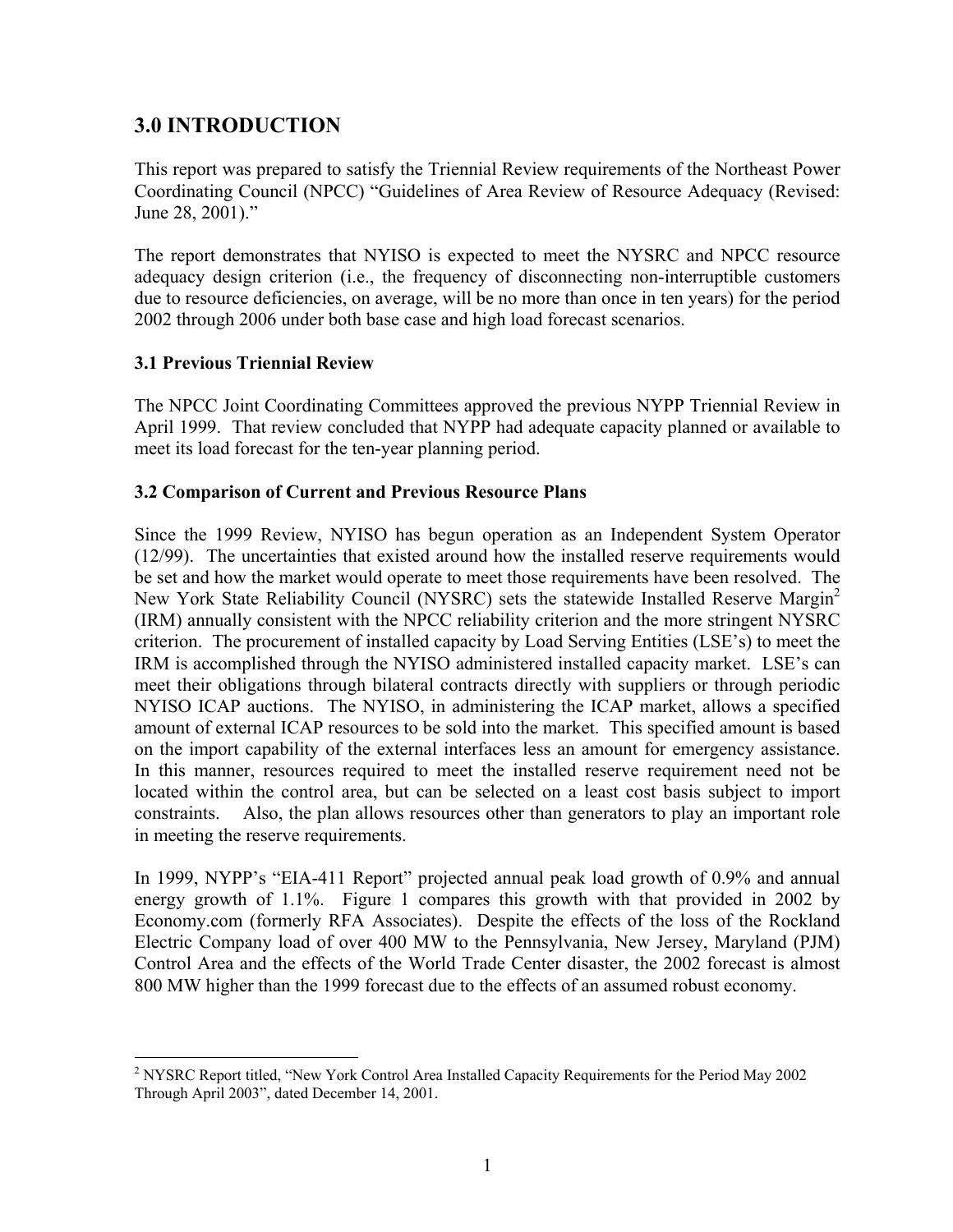

The comparison of 1999 and 2002 load forecasts is shown in Figure 1. Both forecasts are net of Demand Side Management (DSM).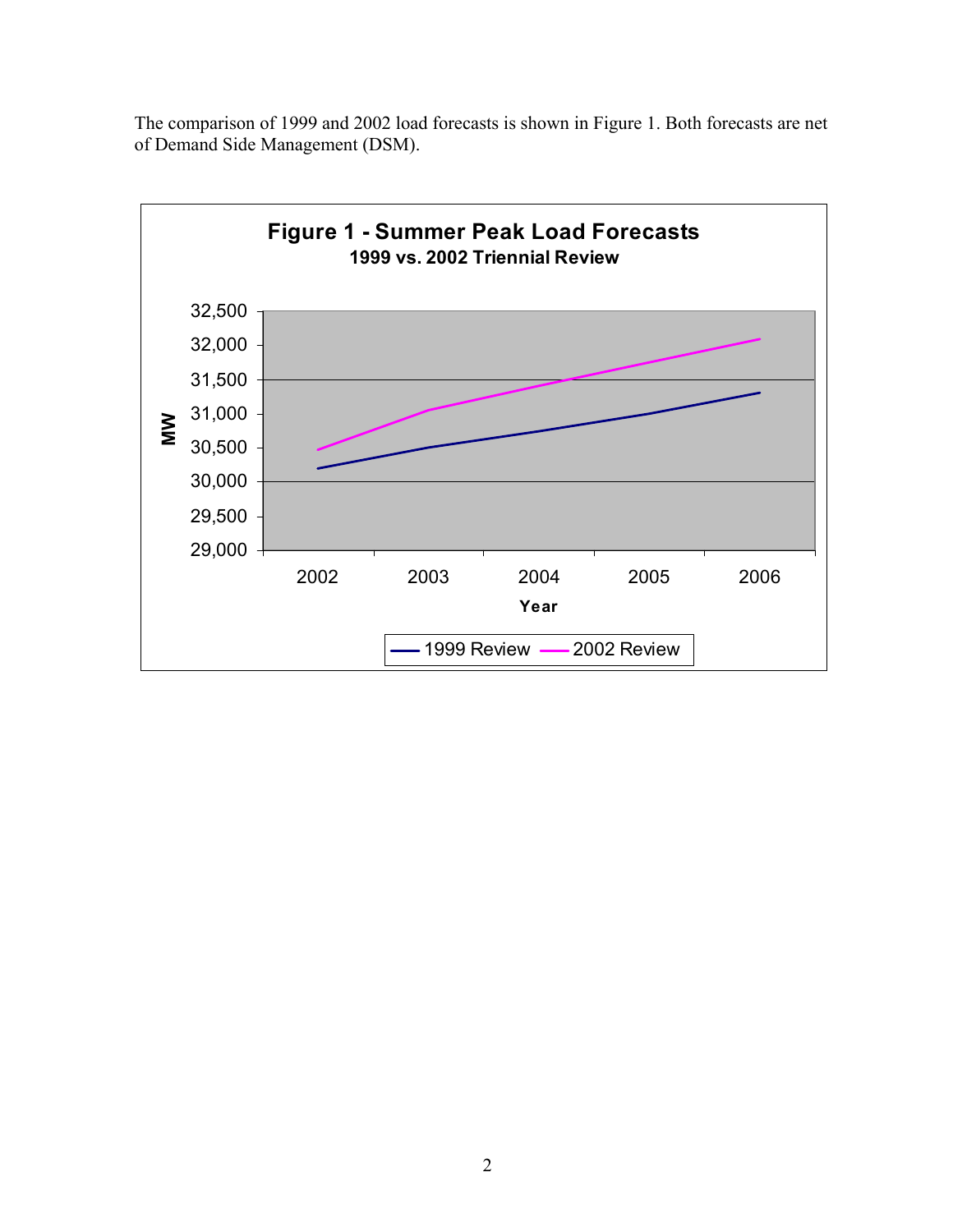Figure 2 shows the capacity projection made in 1999 versus the current (2002) projection. The 2002 forecast includes a projection of Special Case Resources that are made up of distributed generation and interruptible load customers not metered in real time by the NYISO. The 1999 report did not reference a specific capacity plan. Instead, the report indicated that the resource adequacy criterion would be met through the ICAP market of the then soon to be established NYISO.

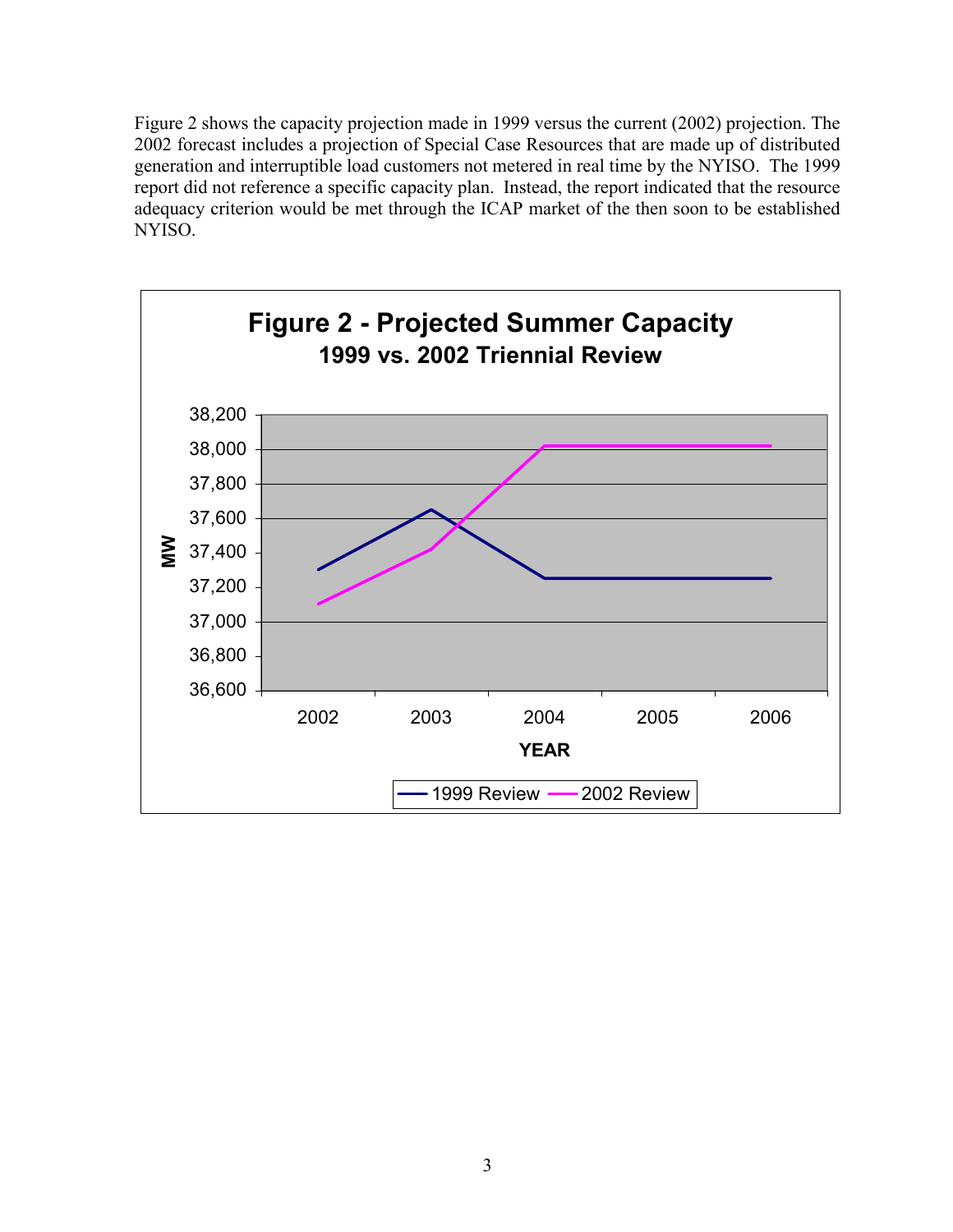### **4.0 RESOURCE ADEQUACY CRITERION**

### **4.1 Statement of NPCC and NYSRC Resource Adequacy Criteria**

The NYISO adheres to the NPCC resource adequacy criterion, which reads:

 "Each Area's resources will be planned in such a manner that, after due allowance for scheduled outages and deratings, forced outages and deratings, assistance over interconnections with neighboring Areas and regions, and capacity and/or load relief from available operating procedures, the probability of disconnecting non-interruptible customers due to resource deficiencies, on the average, will be no more than once in ten years."

The NYISO also adheres to the more stringent NYSRC resource adequacy criterion (A-R1), which reads:

"Adequate resource capacity shall exist in the New York Control Area (NYCA) such that, after due allowance for scheduled outages and deratings, forced outages and deratings, assistance from neighboring systems, NYS Transmission System transfer capability, uncertainty of load forecasts, and capacity and/or load relief from available operating procedures, the probability of disconnecting firm load due to a resource deficiency will be, on the average, no more than once in ten years."

The NYSRC criterion is more stringent since it recognizes load forecast uncertainty and the New York State Transmission System transfer capability. In addition, NYSRC imposes Installed Capacity Requirements on NYCA Load Serving Entities (A-R2), as follows:

"LSEs shall be required to procure sufficient resource capacity for the entire NYISO defined obligation procurement period so as to meet the statewide IRM requirement determined from A-R1. Further, this LSE capacity obligation shall be distributed so as to meet locational ICAP requirements, considering the availability and capability of the NYS Transmission System to maintain the A-R1 reliability requirements."

This means that NYS Transmission System capability limitations shall not prevent NYISO from meeting the NYSRC resource adequacy criterion.

NYSRC uses these criteria to establish the appropriate NYISO installed reserve requirements. According to these criteria, expected disconnections are limited to once in ten years. However, before a load disconnection will occur, a series of emergency operating procedures (EOP's) will be invoked. These are aimed at either reducing load or increasing capacity. The procedures are described in section 4.2.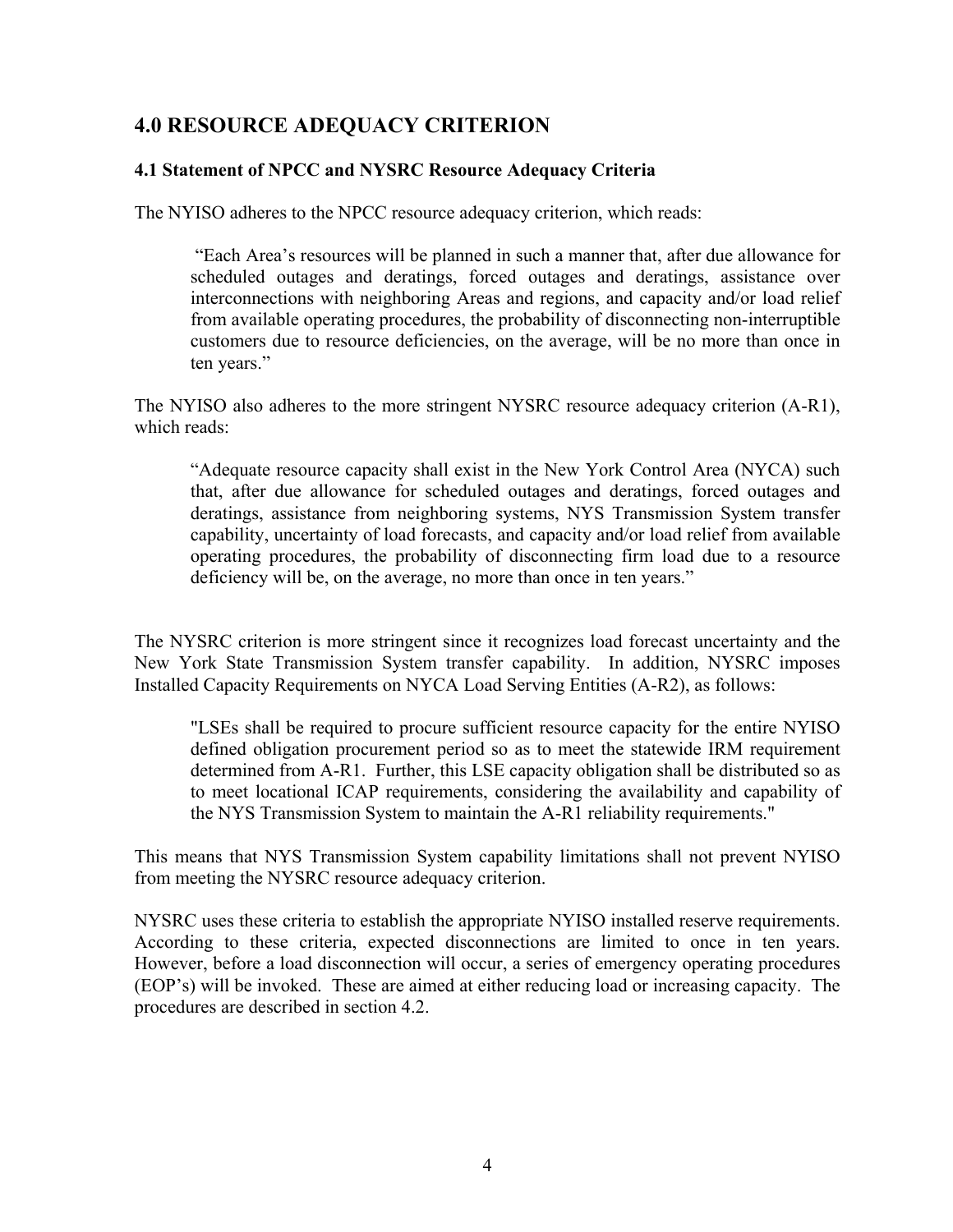### **4.2 Statement of NYISO Emergency Operating Procedures (EOPs)**

Table II lists the selection of load control and generator resource supplements that may be available on an emergency basis to reduce the possibility of customer disconnections. These EOPs are initiated when required by the senior NYISO dispatcher. In general, the priority order shown in Table II is followed. These EOP's are also modeled in NYISO and NYSRC reliability studies.

| <b>Step</b> | Procedure                        | <b>Effect</b>                                                                          | Percentage | <b>MW Value</b> |
|-------------|----------------------------------|----------------------------------------------------------------------------------------|------------|-----------------|
| 1           | Purchase                         | Increase capacity                                                                      |            | Varies*         |
| 2           | Cancel firm sales                | Load relief                                                                            | $N/A**$    | 0 MW            |
| 3           | 5% manual voltage Reduction      | Load relief                                                                            | 0.26       | 80 MW***        |
| 4           | Thirty-minute reserve to zero    | Allow operating reserve to<br>decrease to largest unit<br>capacity (10-minute reserve) | N/A        | 600 MW          |
| 5           | 5% remote voltage reduction      | Load relief                                                                            | 1.53       | 470 MW***       |
| 6           | 8% remote voltage reduction      | Load relief                                                                            |            | 144 MW****      |
| 7           | Curtail Company use              | Load relief                                                                            | N/A        | 48 MW           |
| 8           | Voluntary industrial curtailment | Load relief                                                                            | N/A        | 320 MW          |
| 9           | General public appeals           | Load relief                                                                            | N/A        | 138 MW          |
| 10          | Ten-minute reserve to zero       | Allow 10-minute reserve to<br>decrease to zero                                         | N/A        | 1200 MW         |
| 11          | Customer disconnections          | Load relief                                                                            | N/A        | As needed       |

#### **TABLE II EMERGENCY OPERATING PROCEDURES**

*\* The modeling of emergency purchases is accomplished through the reserve sharing mechanisms of the MARS software.* 

*\*\*N/A indicates that the EOP step is modeled at a fixed MW value instead of as a percentage* 

*\*\*\* These EOPs are modeled in the MARS program as a percentage. The associated MW value is based on a forecast 2002 peak load of 30,650 MW (a later forecast of 30,475 MW has been adopted).* 

*\**\*\*\* *If the 8% remote voltage reduction were included the Con Edison system could expect an additional 144 MW of load reduction.*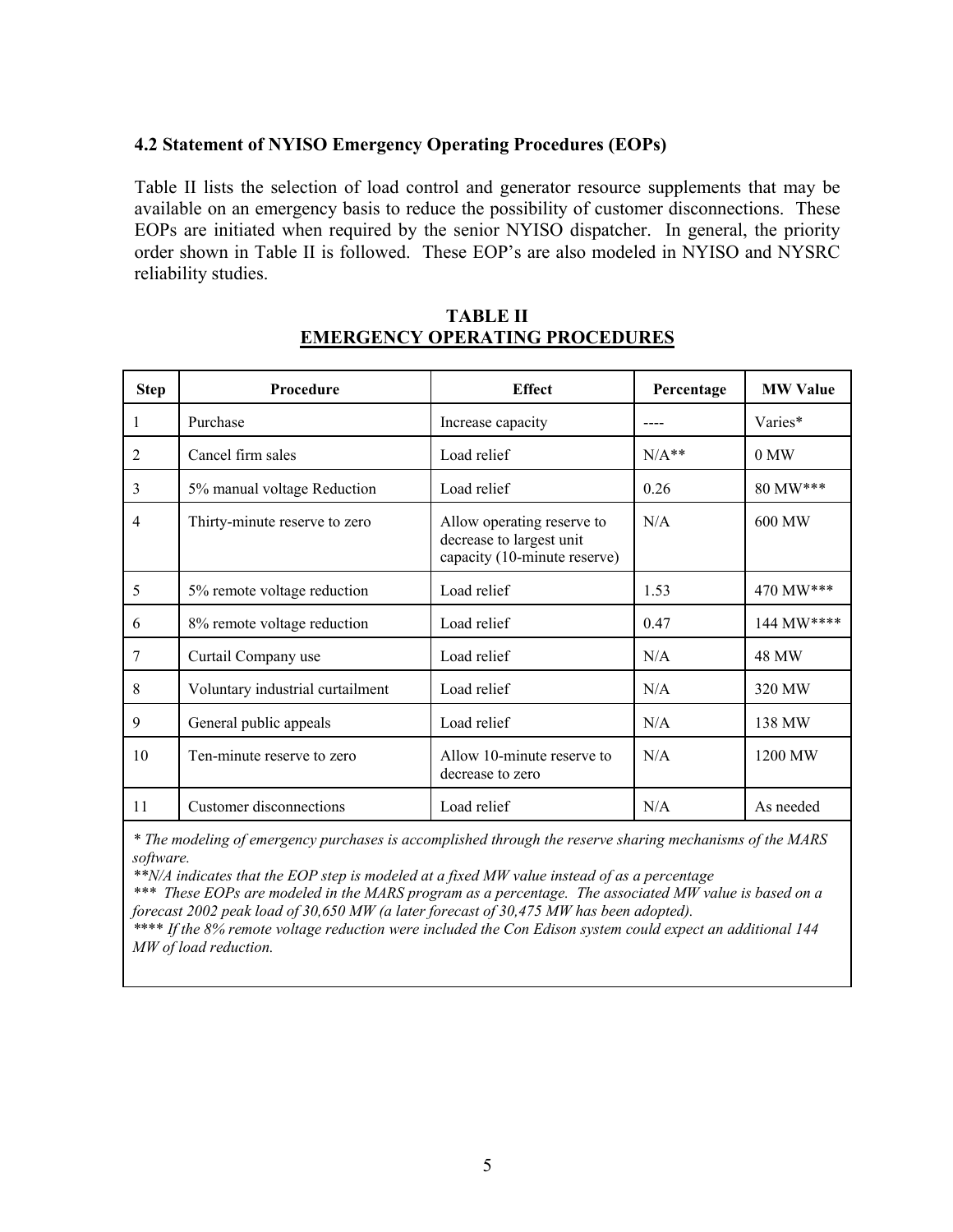### **4.3 Statement of Required Installed Reserve**

For resource planning, NYSRC requires an 18% installed reserve margin over the NYSIO annual peak load. A recent reliability study (see Section 4.5) demonstrated that this reserve level meets the NPCC resource reliability criterion.

Interconnections to neighboring Areas are considered as a part of NYISO analysis of installed reserve adequacy. The 2002 NYSRC IRM study showed that interconnection support allows the installed reserve margin to be reduced from roughly 25% to 18% for approximately a 2,100 MW benefit.

### **4.4 Comparison of NYSRC and NPCC Resource Reliability Criteria**

The NYSRC resource adequacy criterion is more stringent (see section 4.1) than the criterion established by NPCC. The NYSRC ensures the criterion is met by imposing an Installed Reserve Margin (IRM) requirement on the NYCA.

### **4.5 Reliability Study Results**

 $\overline{a}$ 

Studies<sup>3</sup> conducted since the last Triennial Review resulted in annual IRM requirements of 18%. These studies showed that for a NYCA installed reserve margin of 18%, the expected frequency of disconnecting non-interruptible customers due to resource deficiencies would be less than one day in ten years. The General Electric MARS (Multi-Area Reliability Simulation) model was used for these studies. This model has also been used in other periodic studies such as "Review of Interconnection Assistance Reliability Benefits" and "Summer Multi-Area Probabilistic Reliability Assessment" performed by Working Groups under the direction of NPCC's Task Force on Coordination of Planning.

These IRM studies also determined that internal NYCA transmission constraints would not cause its resource adequacy design criterion to be violated when an 18% installed reserve margin is maintained. The IRM study demonstrates that when the locational installed capacity requirements are met, internal NYCA constraints do not affect statewide reserve margin requirements. These locational installed capacity requirements are set through an  $NYISO$  study<sup>4</sup>.

NYISO has updated the database used in the latest IRM study for use in the currently planned CP-8 "2002 Review of Interconnection Assistance Reliability Benefits" study. Updated load and capacity forecasts and revised forced outage rates are the most significant changes.

<sup>&</sup>lt;sup>3</sup> NYSRC Report titled, "New York Control Area Installed Capacity Requirements for the Period May 2000 Through April 2001", dated January 31, 2000, NYSRC Report titled, "New York Control Area Installed Capacity Requirements for the Period May 2001 Through April 2002", dated December 14, 2000, and NYSRC Report titled, "New York Control Area Installed Capacity Requirement for the Period May 2002 - April 2003", dated December 14, 2001.

<sup>&</sup>lt;sup>4</sup>" Locational Installed Requirements Study, Covering the New York Control Area, For the 2001-2002 Capability Year", New York Independent System Operator, dated 2/15/01, and the same report covering the 2002-2003 Capability Year, dated 2/28/02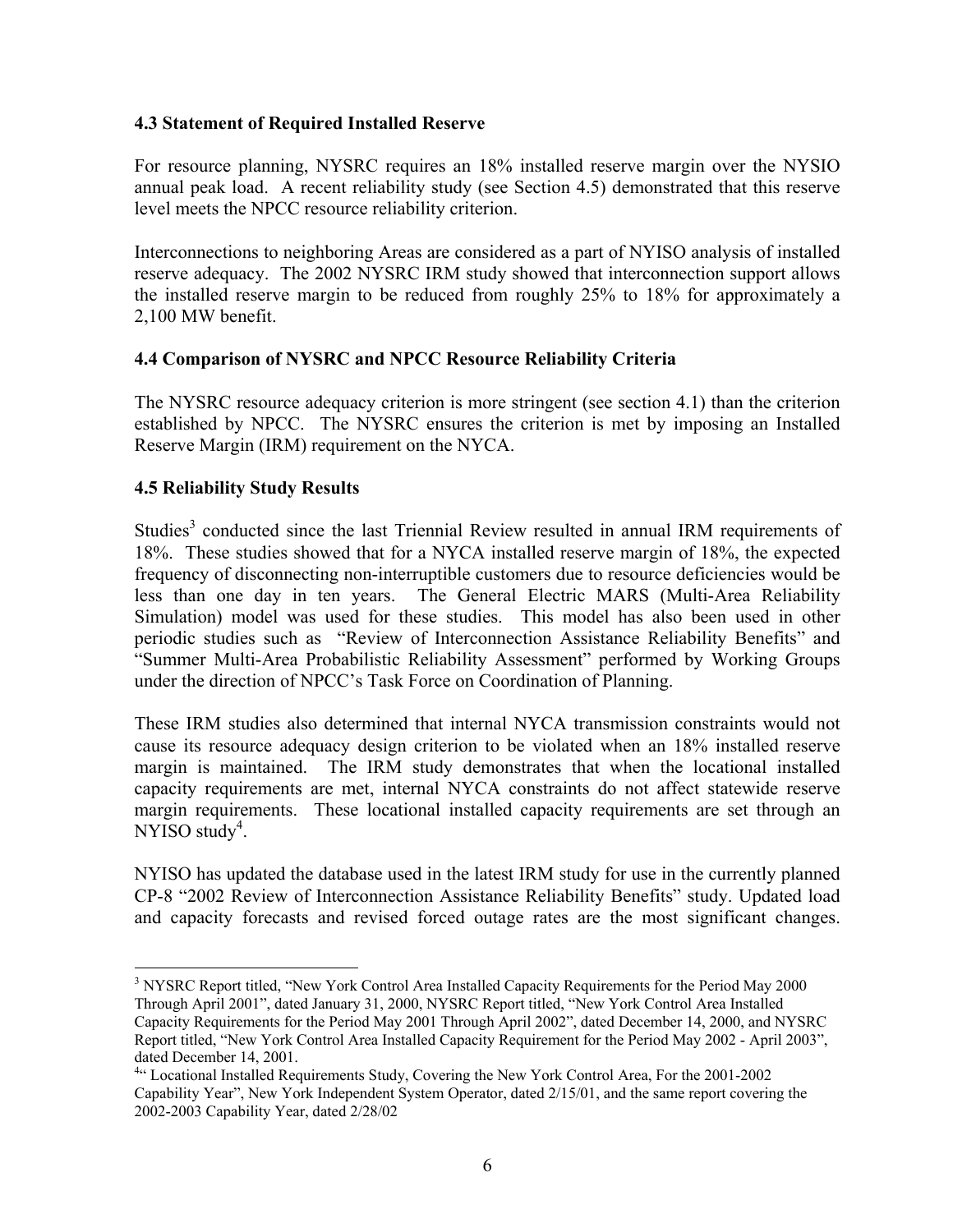NYISO's assumed interconnection benefit is within the bounds of the previous NPCC tie benefits study<sup>5</sup>.

The above assessments demonstrate that an 18% reserve level is sufficient for NYISO to meet the NPCC resource adequacy design criterion.

<sup>&</sup>lt;sup>5</sup> NPCC CP-5 Working Group report titled, "Review of Interconnection Assistance Reliability Benefits" dated May 12, 1999.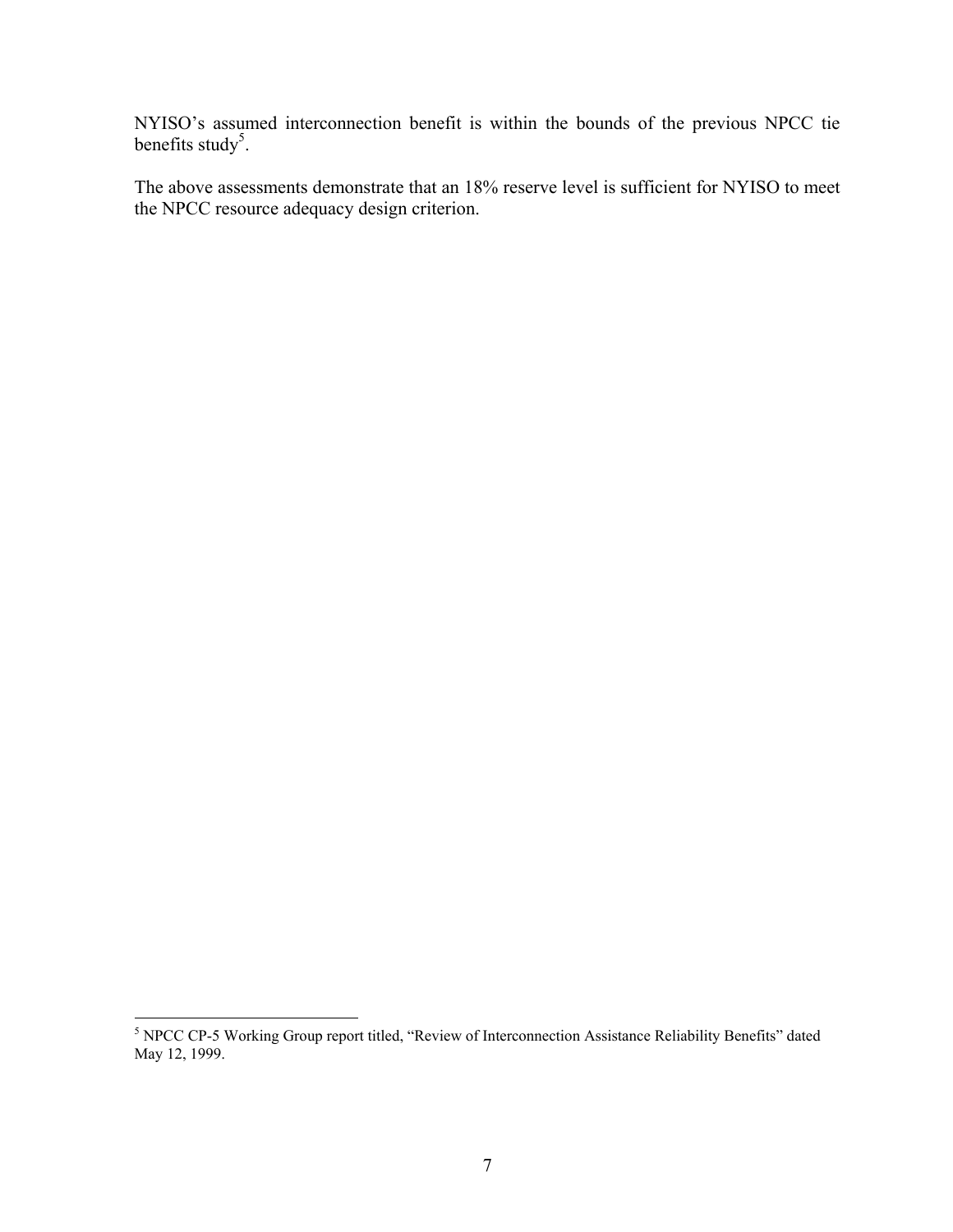### **5.0 RESOURCE ADEQUACY ASSESSMENT**

### **5.1 Planned vs. Required Reserve for Base Case Load Forecast**

Figure 3 shows the projected NYPP installed reserve levels for the base load forecast made in 1999 vs the NYISO 2002 forecast along with the 18% required reserve margin for maintaining the NPCC criterion. The 18% requirement for the 2002-2003 capability year is extended, in the figure, for reference purposes. The NYSRC has not set reserves for the years beyond the 2002-2003 capability year. The 22% required reserve margin from the 1999 study is also shown for reference. The base load forecast is based on a 2002 economic forecast that was provided by Economy.com (formerly RFA associates) and is the expected scenario, having 50% probabilities of being exceeded or of not being met.

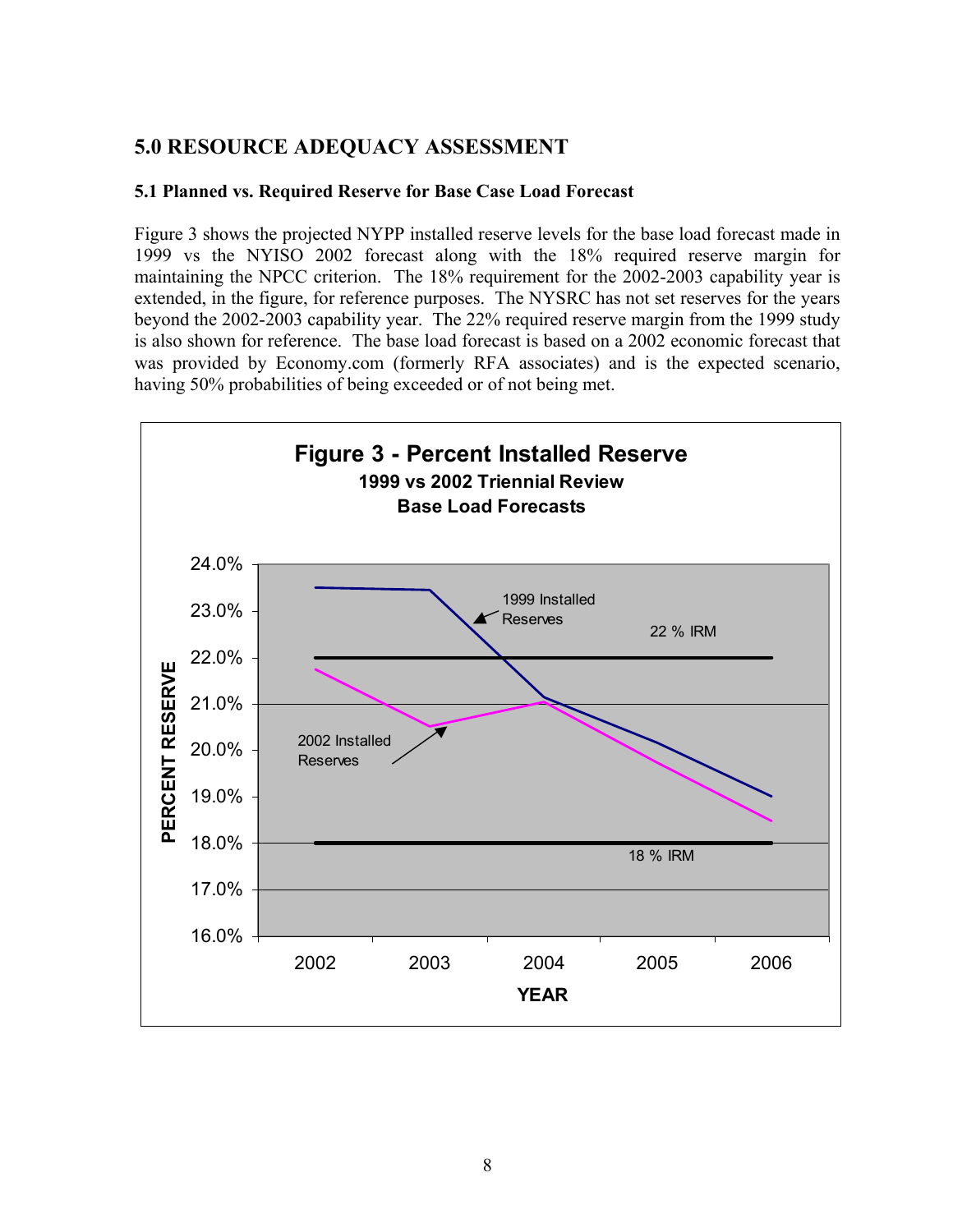|      | <b>COMPARISION OF PLANNED AND REQUIRED RESERVE</b><br><b>BASE LOAD FORECAST</b> |                       |                                  |               |                                         |               |             |  |  |
|------|---------------------------------------------------------------------------------|-----------------------|----------------------------------|---------------|-----------------------------------------|---------------|-------------|--|--|
| Year | July                                                                            | <b>System</b><br>Peak | <b>Planned</b><br><b>Reserve</b> |               | <b>Required</b><br>Reserve <sup>7</sup> |               |             |  |  |
|      | <b>Installed</b><br>Capacity<br>$\mathbf{M}\mathbf{W}^6$                        | Forecast<br><b>MW</b> | <b>MW</b>                        | $\frac{6}{9}$ | <b>MW</b>                               | $\frac{0}{0}$ | <b>LOLE</b> |  |  |
| 2002 | 37100                                                                           | 30475                 | 6625                             | 21.7          | 5486                                    | 18.0          | 0.006       |  |  |
| 2003 | 37420                                                                           | 31053                 | 6367                             | 20.5          | 5590                                    | 18.0          | 0.004       |  |  |
| 2004 | 38020                                                                           | 31408                 | 6612                             | 21.1          | 5653                                    | 18.0          | 0.003       |  |  |
| 2005 | 38020                                                                           | 31755                 | 6265                             | 19.7          | 5716                                    | 18.0          | 0.008       |  |  |
| 2006 | 38020                                                                           | 32086                 | 5934                             | 18.5          | 5775                                    | 18.0          | 0.017       |  |  |

#### **TABLE III**

Table III shows the planned vs. required reserves over the study period and compares them against the NYISO base load forecast. Although over 3400 MW of capacity has been approved under New York's Article X process, only 920 MW of projects are represented in this analysis. While this approach is conservative, it should be noted that the majority of these selected resources are located in the zones within the NYCA that exhibit the highest LOLE in the MARS model output. The selection of these units was based on the ability of developers to recently site and build projects. These units have been built in the areas that have exhibited the highest energy prices in New York.

As a sensitivity analysis, a portion of the projected 920 MW of capacity was added in the NYCA zones where the LOLE was low. This was done in a manner to maintain the minimum locality requirements in the high LOLE zones. The results indicated that even if the majority of projected additions were installed in low LOLE zones, adequate installed capacity would exist to meet criterion.

Figure 3 and Table III show that NYISO is expected to have adequate installed capacity under the present 18% reserve requirement.

 6 Includes 515 MW of Special Case Resources (see Appendix A, section A 1.1.4)

<sup>&</sup>lt;sup>7</sup> Required reserves are set annually. The 18% requirement is for the period May 2002 through April 2003. This table shows 18% requirement in other years for reference purposes only.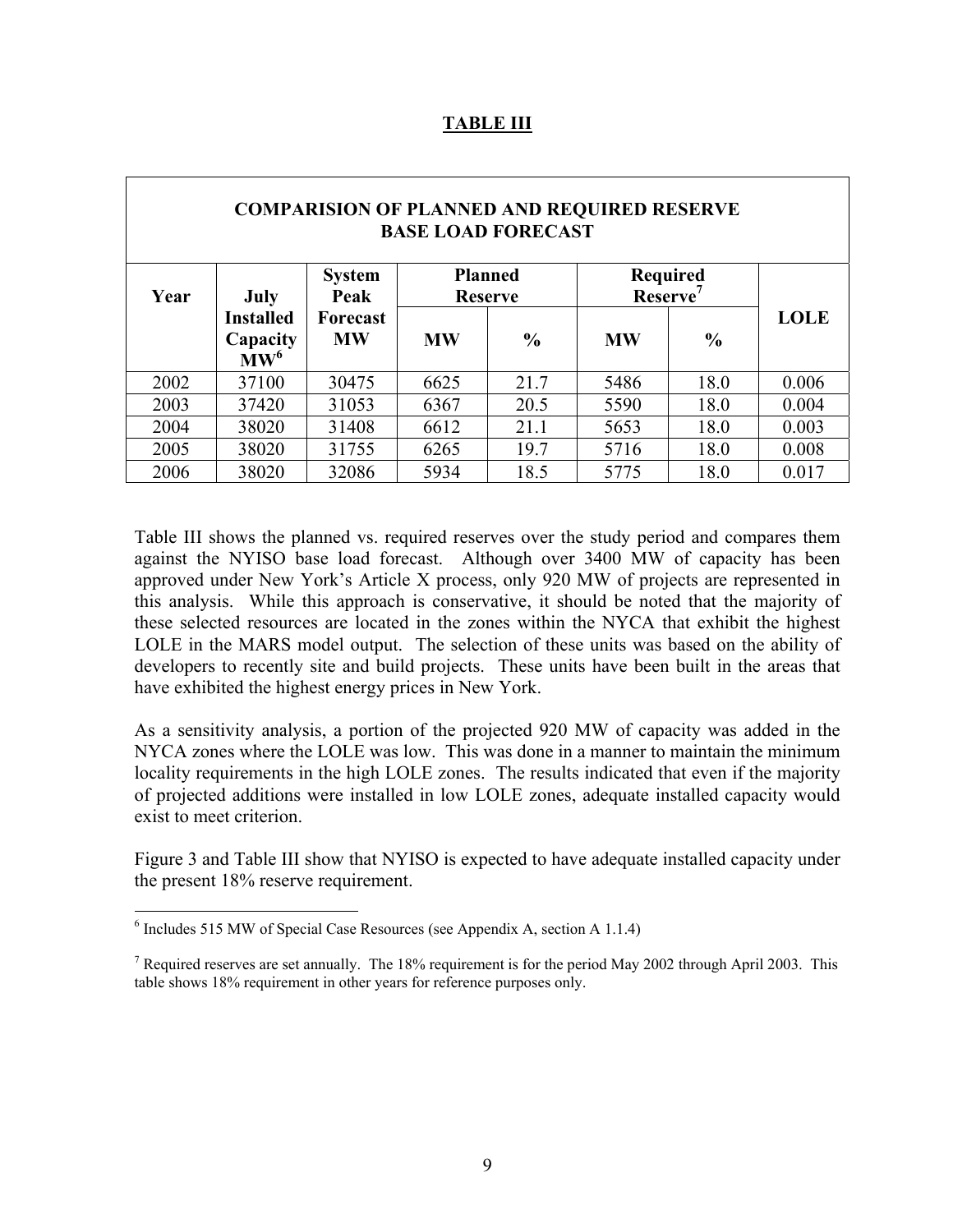### **5.2 Planned vs. Required Reserve for High Load Forecast**

Figure 4 shows the NYISO 2002 high load forecast along with the 18% required reserve for maintaining the NPCC and NYSRC criterion. The 18% requirement for the 2002-2003 capability year is extended, in the figure, for reference purposes. The 2002 high load forecast reflects a more robust economy than the base case. This level of economic growth is estimated to have approximately a 20% probability of occurring.

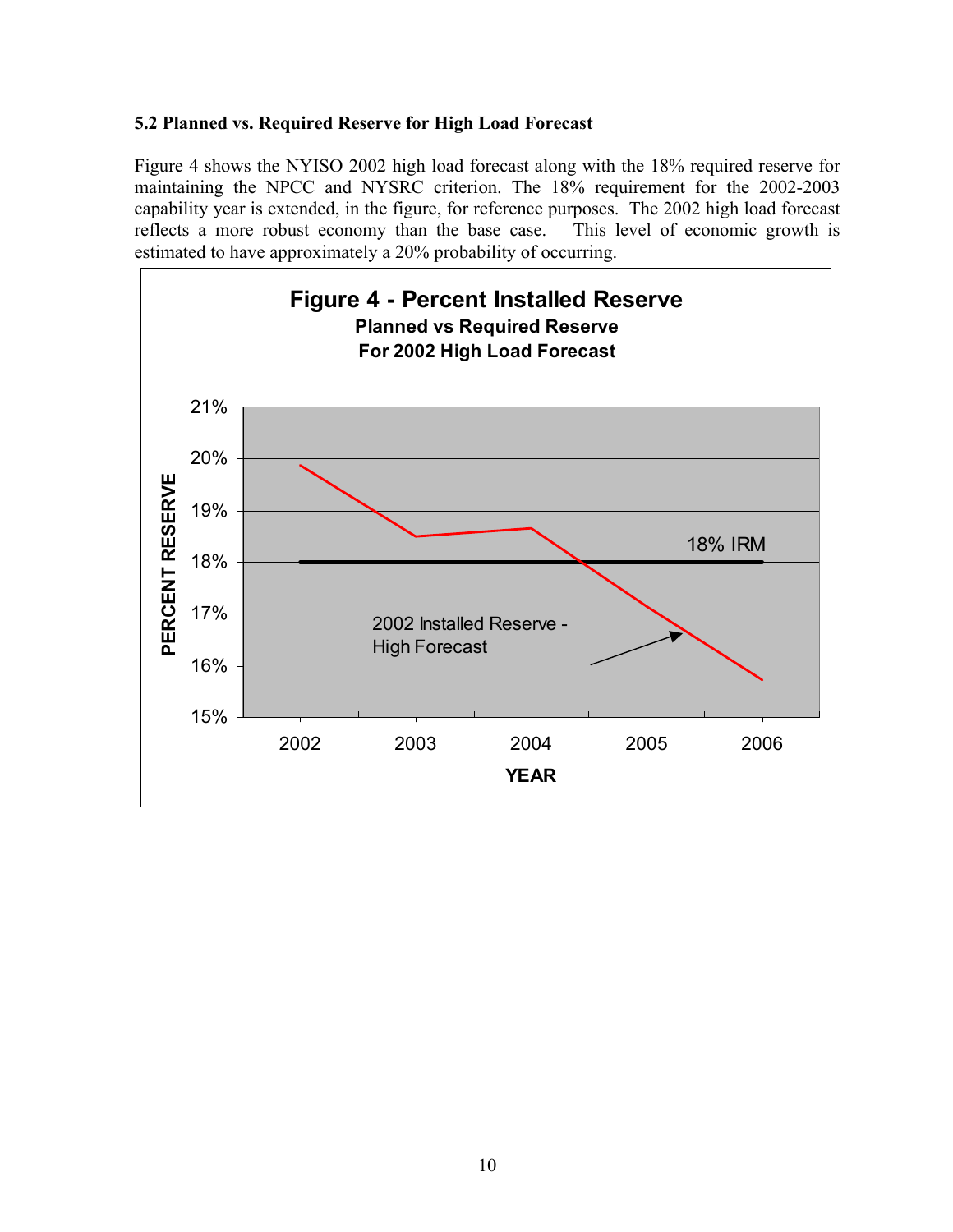### **TABLE IV**

| <b>COMPARISION OF PLANNED AND REQUIRED RESERVE</b><br><b>HIGH LOAD FORECAST</b> |                                 |                       |           |                                  |                                         |               |             |  |
|---------------------------------------------------------------------------------|---------------------------------|-----------------------|-----------|----------------------------------|-----------------------------------------|---------------|-------------|--|
| Year                                                                            | <b>July</b><br><b>Installed</b> | <b>System</b><br>Peak |           | <b>Planned</b><br><b>Reserve</b> | <b>Required</b><br>Reserve <sup>9</sup> |               |             |  |
|                                                                                 | Capacity<br>$\bf{M}W^8$         | Forecast<br><b>MW</b> | <b>MW</b> | $\frac{6}{9}$                    | <b>MW</b>                               | $\frac{0}{0}$ | <b>LOLE</b> |  |
| 2002                                                                            | 37100                           | 30950                 | 6150      | 19.9                             | 5571                                    | 18.0          | 0.010       |  |
| 2003                                                                            | 37420                           | 31581                 | 5839      | 18.5                             | 5685                                    | 18.0          | 0.009       |  |
| 2004                                                                            | 38020                           | 32042                 | 5978      | 18.7                             | 5768                                    | 18.0          | 0.010       |  |
| 2005                                                                            | 38020                           | 32458                 | 5562      | 17.1                             | 5842                                    | 18.0          | 0.021       |  |
| 2006                                                                            | 38020                           | 32857                 | 5163      | 15.7                             | 5914                                    | 18.0          | 0.043       |  |

Table IV shows the planned vs. required reserves over the study period and compares them against the NYISO high load forecast. Although the planned reserve falls below the currently established IRM of 18% for the years 2005 and 2006, the LOLE for these is below the NPCC criterion of once in ten years (expressed above on an average basis of 0.100 days/year). Two immediate factors that explain these LOLE results are the placement of capacity into the high LOLE zone (see sec. 5.1) and the inclusion of the 330 MW DC tie from Connecticut to Long Island that is currently under construction.

#### **5.3 Contingency Plans**

 $\overline{a}$ 

The establishment of an open market for ICAP along with the imposition of locational ICAP requirements<sup>10</sup> has led to target capacity additions in the NYCA. In New York City, for example, shortfalls in ICAP of 300 MW and 296 MW for 2000 and 2001, respectively, have changed to a surplus of 175 MW<sup>11</sup> in 2002. Similarly, shortfalls of 270 MW and 131 MW for Long Island in 2000, and 2001 have turned into a surplus of 103 MW. The addition of capacity has occurred in zones where market prices have been high. In addition, over 3,400

<sup>&</sup>lt;sup>8</sup> Includes 515 MW of Special Case Resources (see Appendix A, section A 1.1.4)

<sup>&</sup>lt;sup>9</sup> Required reserves are set annually. The 18% requirement is for the period May 2002 through April 2003. This table shows 18% requirement in other years for reference purposes only.

<sup>&</sup>lt;sup>10</sup> *Locational Installed Capacity Requirement ("Locational ICAP Requirement")* – Due to transmission constraints, that portion of the NYCA ICAP requirement that must be electrically located within a zone, in order to ensure that sufficient energy and capacity are available in that zone and that NYSRC Reliability Rules are met. Definition from "NYSRC RELIABILITY RULES For Planning And Operating the New York State Power System", Revision 2, February 1, 2002.

<sup>&</sup>lt;sup>11"</sup> Locational Installed Requirements Study, Covering the New York Control Area, For the 2001-2002 Capability Year", New York Independent System Operator, dated 2/15/01, and the same report covering the 2002-2003 Capability Year, dated 2/28/02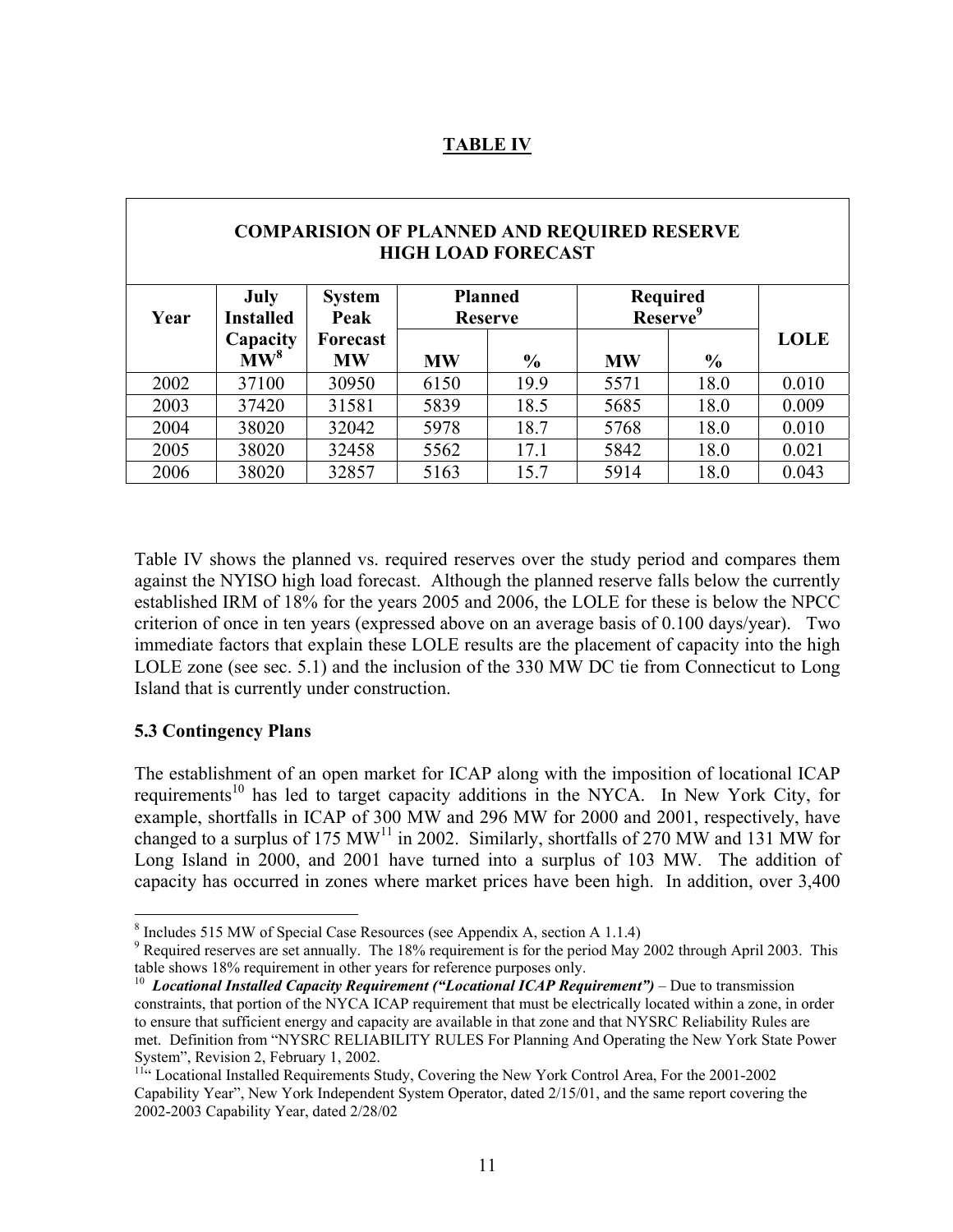MW of capacity has been approved for construction under New York State's Article X citing process. If these facilities are built, as planned, resources will be sufficient to meet both expected and high load forecast assumptions.

In the event of higher than modeled load growth and cessation of capacity additions, several options would be considered. These options include additional purchases of regional excess installed capacity and the accelerated promotion of Special Case Resources and Emergency Demand Relief Program measures. The NYISO has already had a great deal of success with these programs, attracting over 600 MW of measures in 2001, with over 700 MW signed up to date for the summer of 2002.

### **6.0 PLANNED RESOURCE CAPACITY MIX**

### **6.1 Planned Resource Capacity Mix**

Figure 5 depicts NYISO's resource capacity mix by fuel type for the year 2002 on an installed capacity basis.

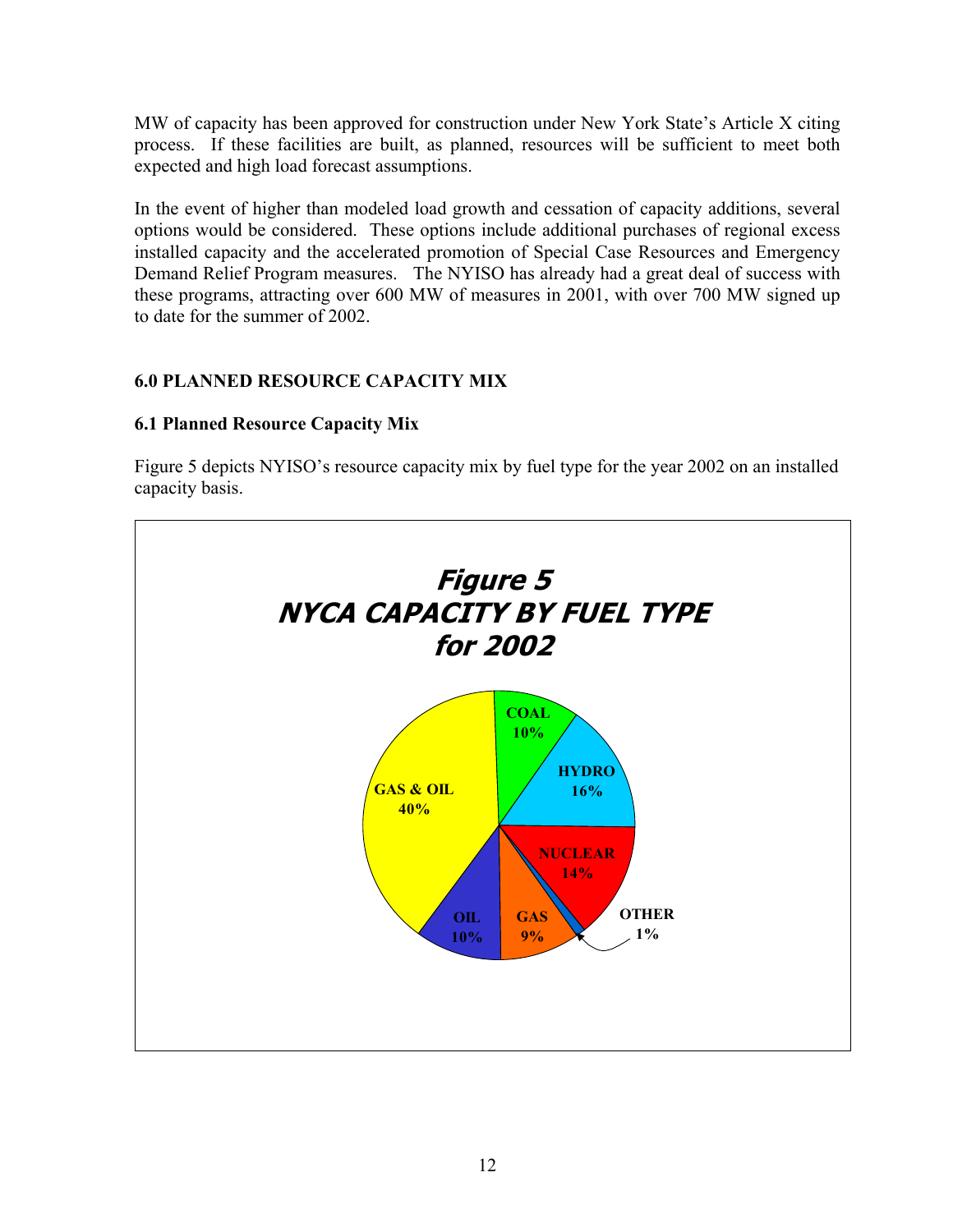| <b>TABLE V</b>                                         |                                                                                                  |               |               |               |               |               |      |  |  |
|--------------------------------------------------------|--------------------------------------------------------------------------------------------------|---------------|---------------|---------------|---------------|---------------|------|--|--|
| <b>Planned Resource Capacity Mix</b><br><b>By Year</b> |                                                                                                  |               |               |               |               |               |      |  |  |
| <b>Month</b><br><b>Of</b>                              | Oil<br>Gas $\&$<br>Gas<br>Oil<br>Only<br>Other<br>Only<br><b>Hydro</b><br><b>Nuclear</b><br>Coal |               |               |               |               |               |      |  |  |
| July                                                   | $\frac{0}{0}$                                                                                    | $\frac{6}{9}$ | $\frac{6}{9}$ | $\frac{6}{6}$ | $\frac{6}{6}$ | $\frac{6}{9}$ | $\%$ |  |  |
| 2002                                                   | 10.5                                                                                             | 39.3          | 9.5           | 15.6          | 13.9          | 10.3          | 1.0  |  |  |
| 2003                                                   | 10.4                                                                                             | 39.0          | 10.3          | 15.5          | 13.8          | 10.2          | 1.0  |  |  |
| 2004                                                   | 10.2                                                                                             | 38.4          | 11.7          | 15.2          | 13.5          | 10.0          | 1.0  |  |  |
| 2005                                                   | 10.2                                                                                             | 38.4          | 11.7          | 15.2          | 13.5          | 10.0          | 1.0  |  |  |
| 2006                                                   | 10.2                                                                                             | 38.4          | 11.7          | 15.2          | 13.5          | 10.0          | 1.0  |  |  |

Table V shows the projected installed capacity resource mix from 2002 through 2006. The "other" category includes wind power, resource recovery, wood burning, and other fuels.

### **6.2 Reliability Impact of Resource Diversification Strategy**

The deregulation of the electric infrastructure and the opening of the wholesale electric markets have caused a lapse in the movement to develop diversely fuelled resources. Although this is beginning to be addressed in the U.S. on a federal level through a national energy plan, the short-term implication is that new capacity additions will be driven only by current economic considerations.

For the duration of this study period in New York, resources fueled by natural gas will meet all of the growth in projected energy consumption. No new resources employing other fuels are expected to be added in the planning period. The growth in gas is due to the new resources referred to in Section 5.1.

In response to the increasing dependence of the electric system on gas-fired generation, the NYISO is participating in two studies addressing the issue of gas deliverability. The first study is being co-sponsored with the New York Research and Development Agency and focuses on New York State. This study has examined whether there is sufficient natural gas infrastructure (i.e., pipelines) to supply the needs of core natural gas customers and gas-fired electric generation, and whether any such constraints in natural gas deliverability impair the electric system's ability to serve load. The study is examining system operations under steady state and contingency conditions. The final report for this study should be available in June 2002. The second study is being conducted jointly with the IMO, PJM, and ISO-NE, and is examining gas deliverability issues from a regional perspective, particularly the impact of gas contingencies in one control area on gas availability in other control areas. This study was initiated in May 2002 and should be completed in 2003.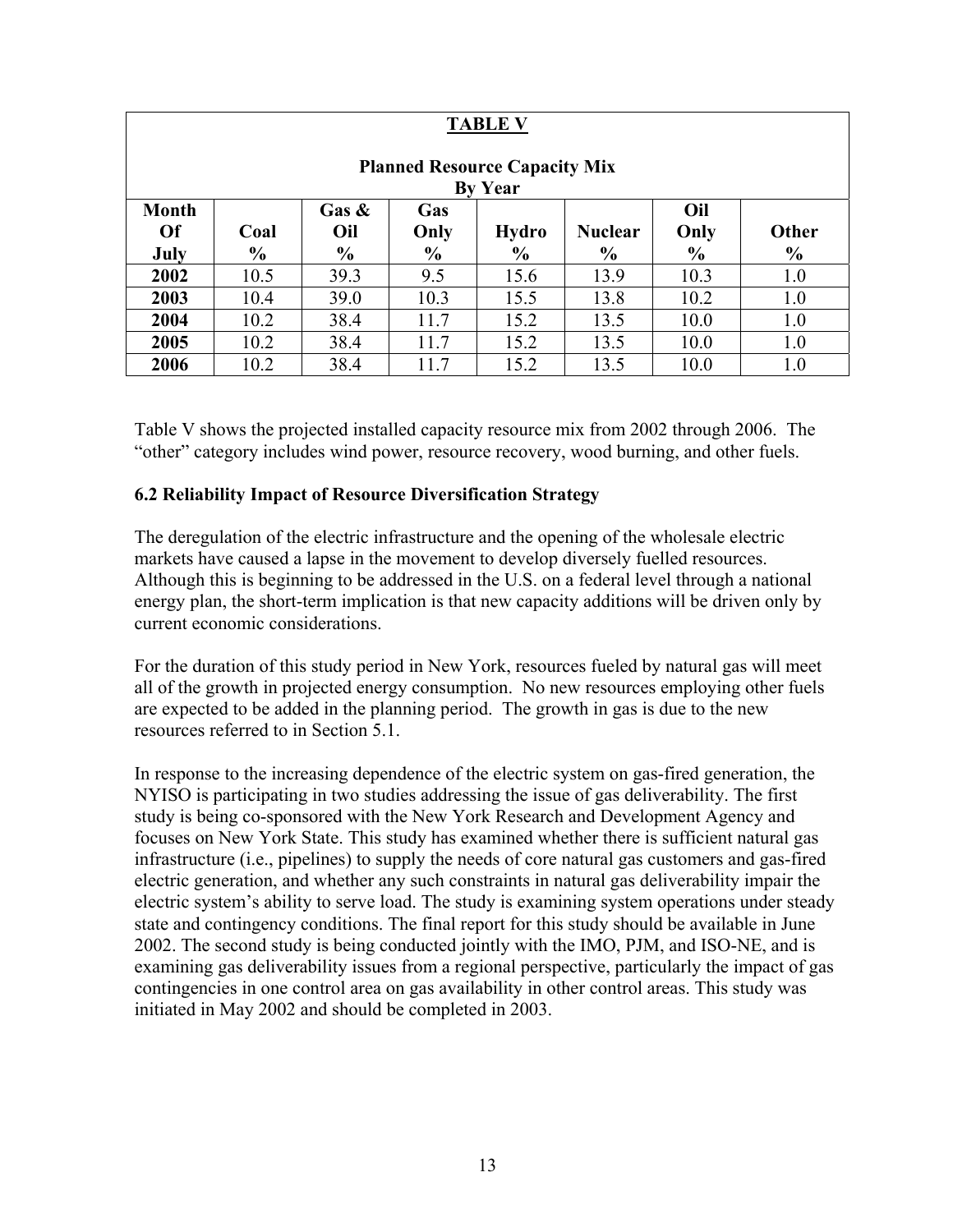In terms of operational strategy, the NYSRC has adopted the following local reliability rule:

**I-R3. Loss of Generator Gas Supply (New York City & Long Island)<sup>12</sup>**

**The NYS Bulk Power System shall be operated so that the loss of a single gas facility does not result in the loss of electric load within the New York City and Long Island zones.** 

 $\overline{a}$ 

<sup>&</sup>lt;sup>12</sup> "NYSRC RELIABILITY RULES For Planning And Operating the New York State Power System", Revision 2, February 1, 2002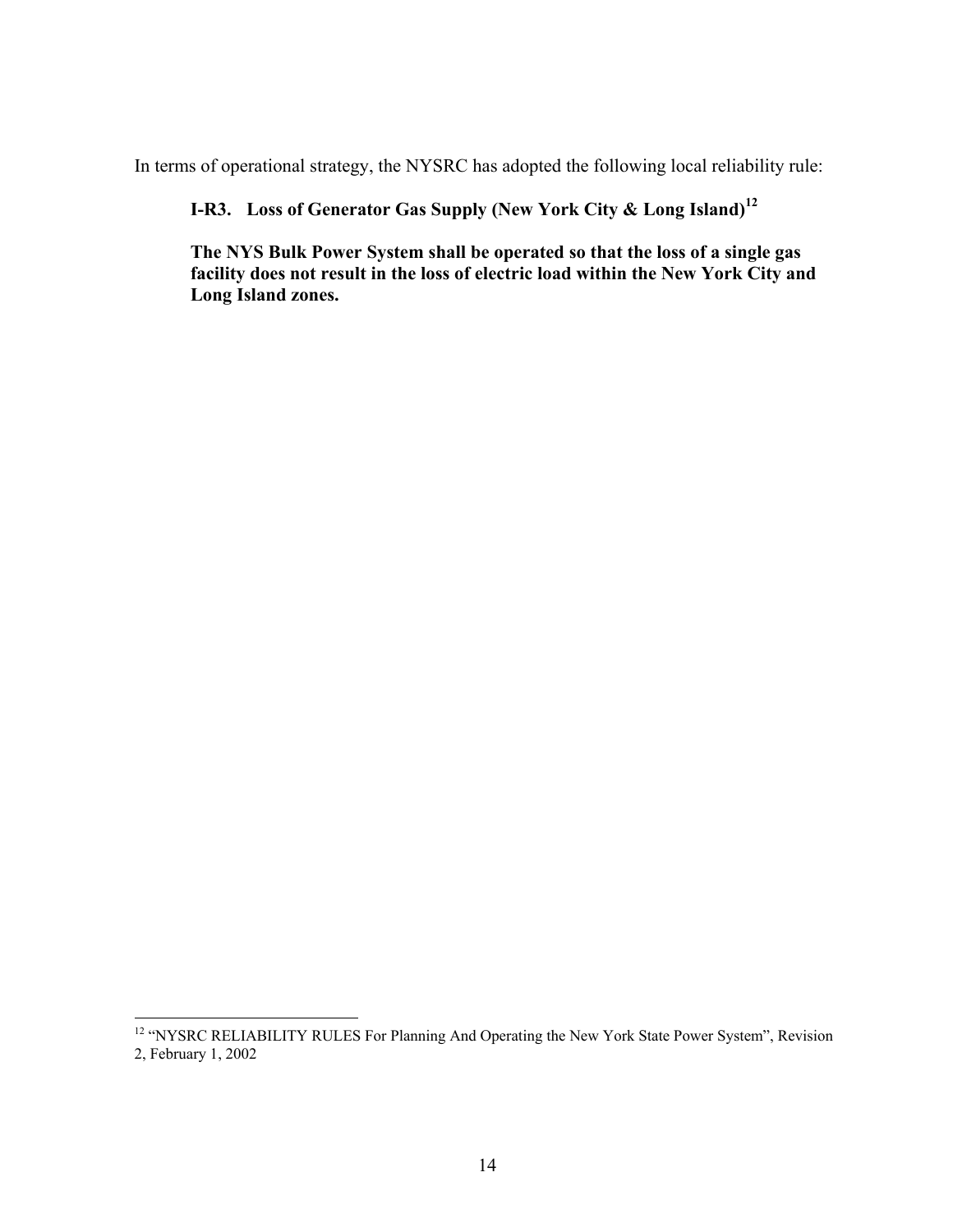### **APPENDIX A**

### **A. DESCRIPTION OF RESOURCE RELIABILITY MODEL<sup>13</sup>**

### **A 1.1 LOAD MODEL**

#### *A 1.1.1 Description of Load Model*

MARS employs an 8760-hour chronological zonal load model. The load model currently used relies on an actual year of historical loads that has been demonstrated to give conservative results. Over the last several years, the 1995 load shape has consistently exhibited this characteristic when compared to current and past years. This model is then scaled up to the summer peak for the future year being analyzed.

#### *A 1.1.2 Load Forecast Uncertainty*

Load forecast uncertainty was determined by analyzing NYISO's actual vs. predicted loads for 1979 through 2001. The standard deviation resultant from this analysis is 1.07%.

#### *A 1.1.3 Loads of Other Areas*

These are based on each Area's load model used in the summer  $2001$  CP8 study<sup>14</sup>. The load models are scaled so the projected peaks for 2002 are obtained. Those control areas, external to NYCA, whose isolated LOLE's were below that of the NYCA were further adjusted to match the NYCA isolated LOLE.

#### *A 1.1.4 Demand Side Management*

 $\overline{a}$ 

The NYISO Demand Side Management program consists of the Special Case Resources (SCR's) program, the Emergency Demand Response Program (EDRP), and the Day-Ahead Demand Response Program (DADRP). These programs consist of loads that are capable of being interrupted and distributed generation that are activated on demand, and which are not metered directly by the NYISO. SCR's receive payment as ICAP providers for their capacity contribution. EDRP and DADRP participants receive incentives based on their energy contribution. SCR and EDRP programs are available as resources to operators in order to mitigate operating reserve deficiencies. The DADRP program is a bid-based economic resource.

SCRs are used to supplement other NYCA ICAP resources for meeting peak loads during July and August. This study assumed 515 MW of SCR capacity will be available during the

<sup>&</sup>lt;sup>13</sup> More detailed descriptions of the model can be found in the NYSRC Report titled, "New York Control Area Installed Capacity Requirements for the Period May 2002 Through April 2003"

<sup>&</sup>lt;sup>14</sup> "NPCC Summer 2001 Multi-Area Probabilistic Reliability Assessment", conducted by the NPCC CP-8 Working Group, May 1, 2001.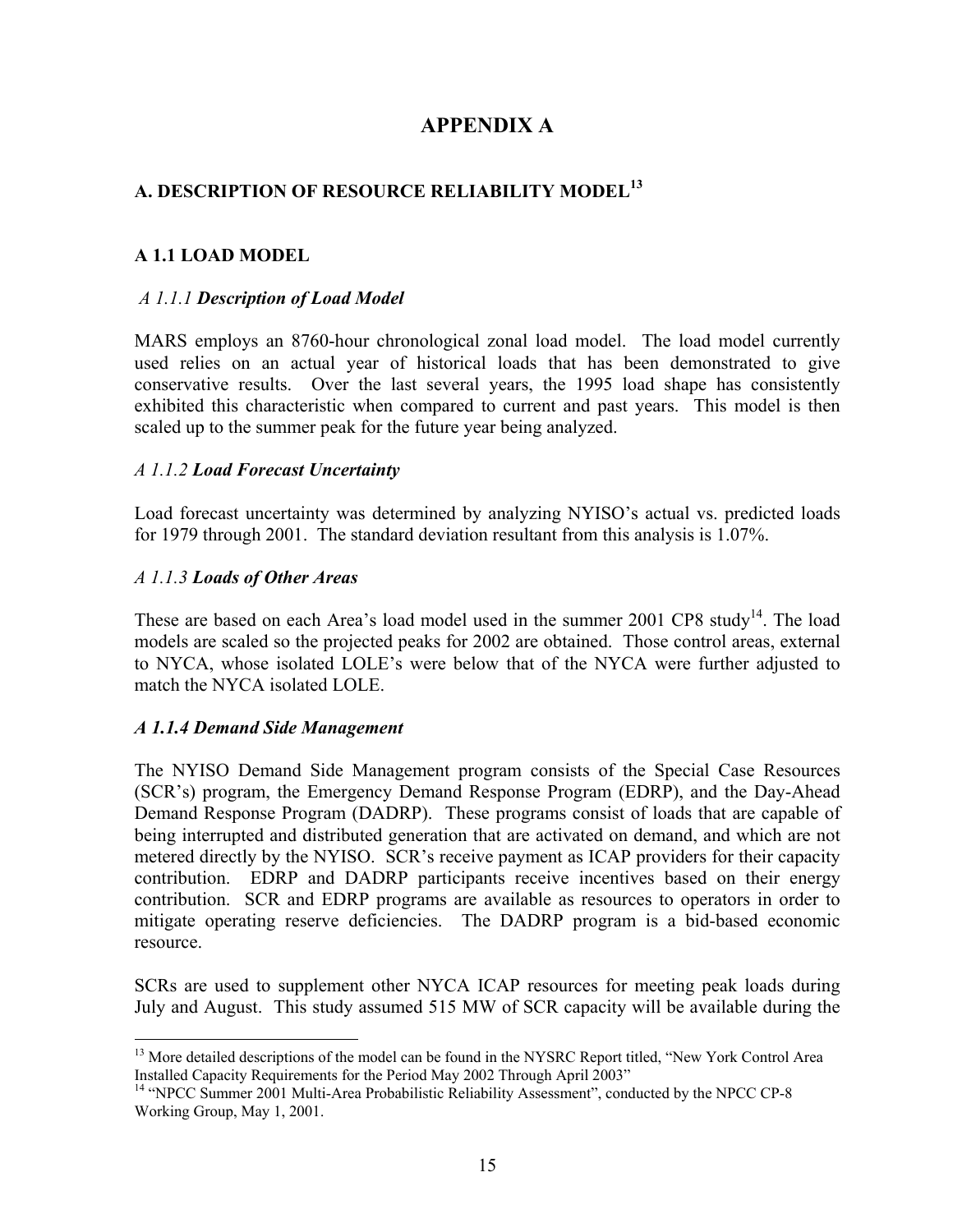summer periods. EDRP providers that also participate in SCR program are captured in the model as part of the 515 MW reference above. Those who do not participate as SCR's, as well as DADRP participants, are captured under the EOPs described in section 4.2 of this report.

### **A 1.2 RESOUCE UNIT REPRESENTATION**

### *A 1.2.1 Unit Ratings*

### *A 1.2.1.1 Definitions*

The unit ratings in reliability calculations, referred to as Dependable Maximum Net Capability (DMNC), are based on seasonal certification that establishes each unit's sustained maximum net output. Combustion turbines are tested for a one-hour period and all other units, for a four-hour period.

### *A 1.2.1.2 Procedure for Verifying Ratings*

The document that describes the procedure for verifying unit ratings through DMNC testing is in section 4.2 of the "NYISO Installed Capacity Manual".

### *A 1.2.2 Unit Unavailability Factors*

### *A 1.2.2.1 Unavailability Factors Represented*

NYISO represents forced outage rates, planned outages, maintenance outages, and partial outage rates.

#### *A 1.2.2.2 Source of Outage Factors*

Unit outage data is based on actual history. Unit forced and partial outage rates are calculated from NERC-GADS (North American Electric Reliability Council Generation Availability Data System) event data for the years 1991 – 2000.

Units that do not have a complete 10-year history for unscheduled outages are augmented with class average ratings from the NERC Generating Unit Statistical Brochure for the years 1995-1999.

Approved schedules for planned outages are compared to historical duration averages and may be adjusted before being input. Units that do not supply schedules are automatically scheduled by the program for durations based on historical averages from 10-year NERC-GADS data.

Historical hydro generation from the small units has been found to vary significantly by season. An analysis of the on-line data at the NYISO control center resulted in a monthly adjustment to the model.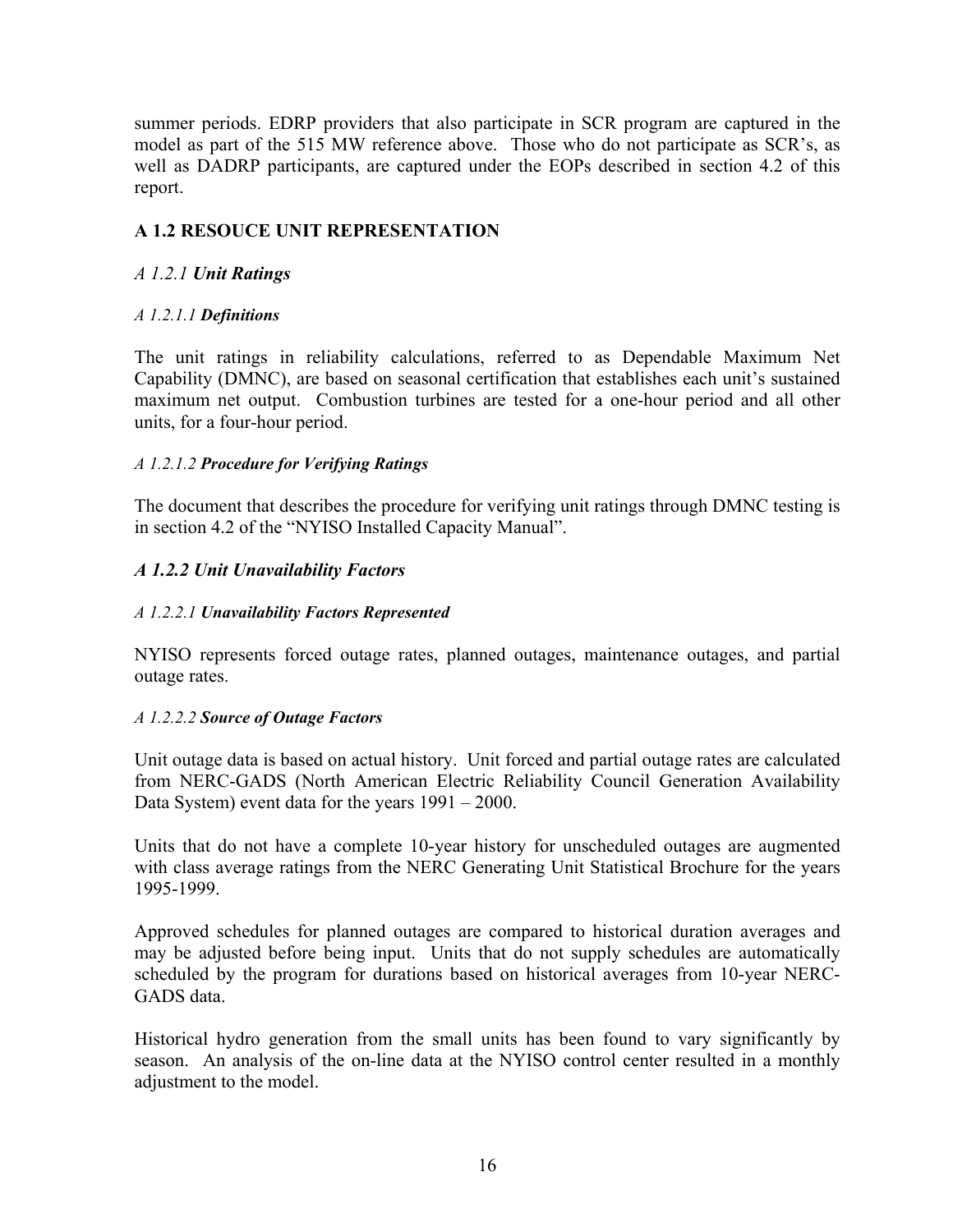### *A 1.2.2.3 Maturity Considerations*

No separate immature/mature unavailability factors are used in NYISO reliability studies.

### *A 1.2.2.4 Tabulation of Unavailability Factors*

Table A-1 presents the average availability factors used in the NYISO reliability study compared to NERC averages.

| Unit                       | <b>MW</b>        |       | <b>EAF</b>                     |             | <b>FOR</b>  |       | <b>EFORd</b> |
|----------------------------|------------------|-------|--------------------------------|-------------|-------------|-------|--------------|
| <b>Type</b>                | <b>Nameplate</b> |       | NERC NYISO NERCNYISO NERCNYISO |             |             |       |              |
| <b>Coal - Primary</b>      | <b>All Sizes</b> | 83.98 | 80.41                          | 4.80        | 4.10        | 6.58  | 6.83         |
| <b>Gas - Primary</b>       | <b>All Sizes</b> | 84.16 | 83.21                          | 7.49        | 3.38        | 7.06  | 4.98         |
| Oil - Primary              | <b>All Sizes</b> | 83.69 | 77.56                          | 8.46        | 8.71        | 7.82  | 12.52        |
| <b>Nuclear - All Types</b> | <b>All Sizes</b> | 75.87 | 73.74                          | 10.39       | 17.66       | 12.33 | 18.68        |
| <b>Jet Engine</b>          | <b>All Sizes</b> | 86.59 | 91.69                          |             | 51.84 14.36 | 9.37  | 2.40         |
| <b>Gas Turbine</b>         | <b>All Sizes</b> | 85.58 | 78.24                          | 50.47 22.77 |             | 9.48  | 11.80        |
| <b>Combined Cycle</b>      | <b>All Sizes</b> | 84.49 | 86.22                          | 3.12        | 0.28        | 4.43  | 0.63         |
| <b>Hydro</b>               | <b>All Sizes</b> | 89.95 | 61.73                          | 4.86        | 1.60        | 4.04  | 1.31         |

 *FOR - Forced Outage Rate EOFRd - Equivalent Force Outage Rate during Demand*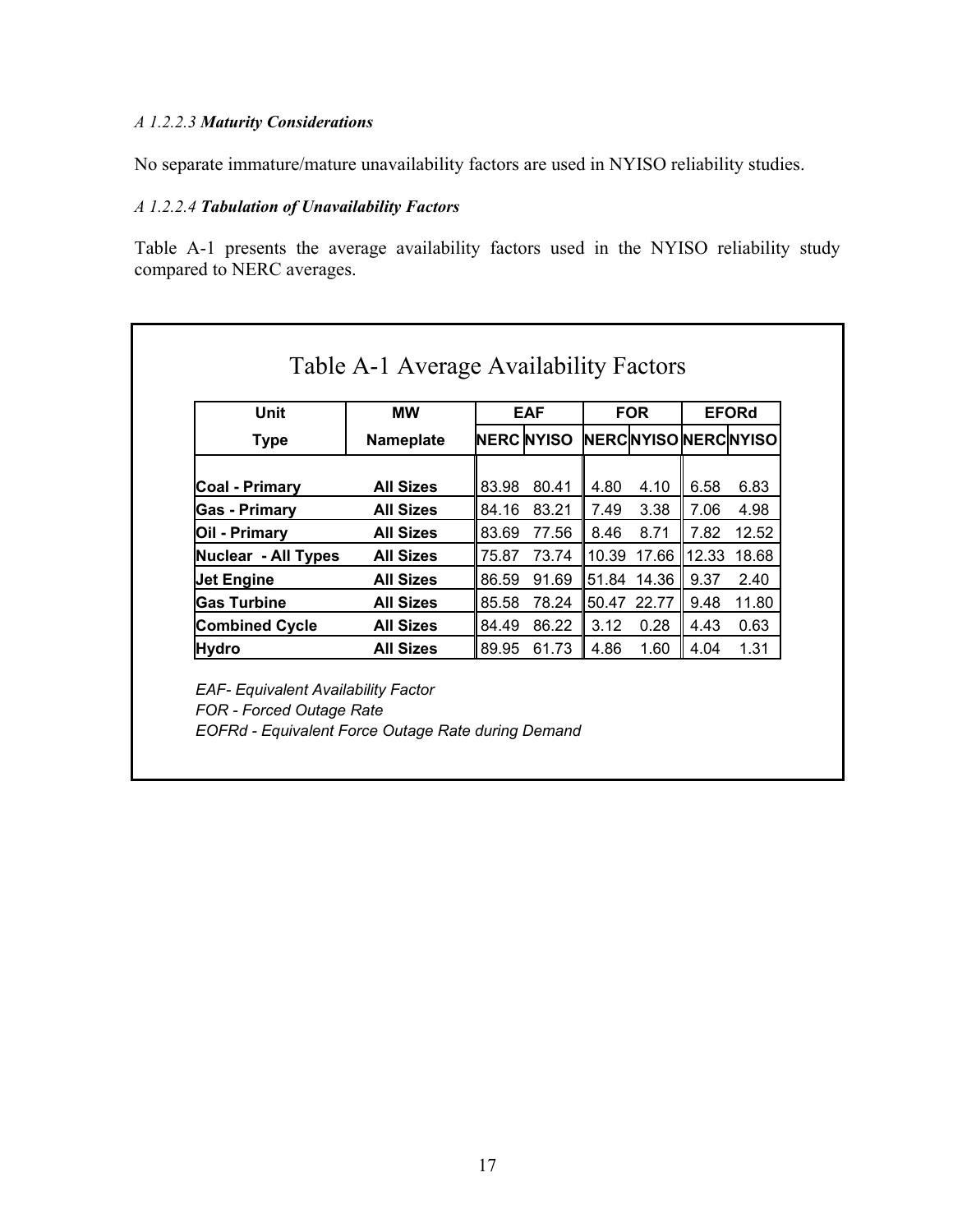### *A 1.2.3 Purchase and Sale Representation*

The following purchases of ICAP from other control areas and sales of ICAP to other control areas were modeled for the study years.

|                           | <b>Installed Capacity</b><br>Purchases (MW) |                 | <b>Installed Capacity</b><br>Sales (MW) |          |  |
|---------------------------|---------------------------------------------|-----------------|-----------------------------------------|----------|--|
|                           | Summer                                      | Winter          | Summer                                  | Winter   |  |
| Hydro-<br>Quebec          | 1200                                        | 0               | $\boldsymbol{0}$                        | $\bf{0}$ |  |
| <b>ISO-New</b><br>England | 355                                         | 390             | 125                                     | 127      |  |
| <b>PJM</b>                | 117                                         | 117             | 94                                      | 94       |  |
| <b>IMO</b>                |                                             | 81              | $\overline{2}$                          | 3        |  |
| <b>ECAR</b>               |                                             | $\underline{0}$ | 82                                      | 82       |  |
| <b>TOTAL</b>              | 1672                                        | 588             | 303                                     | 306      |  |

| TABLE A2                                                    |  |
|-------------------------------------------------------------|--|
| <b>ANNUAL EXTERNAL ICAP PURCHASES AND SALES - 2002-2006</b> |  |

#### *A 1.2.4 Retirements*

There were no retirements considered in the study.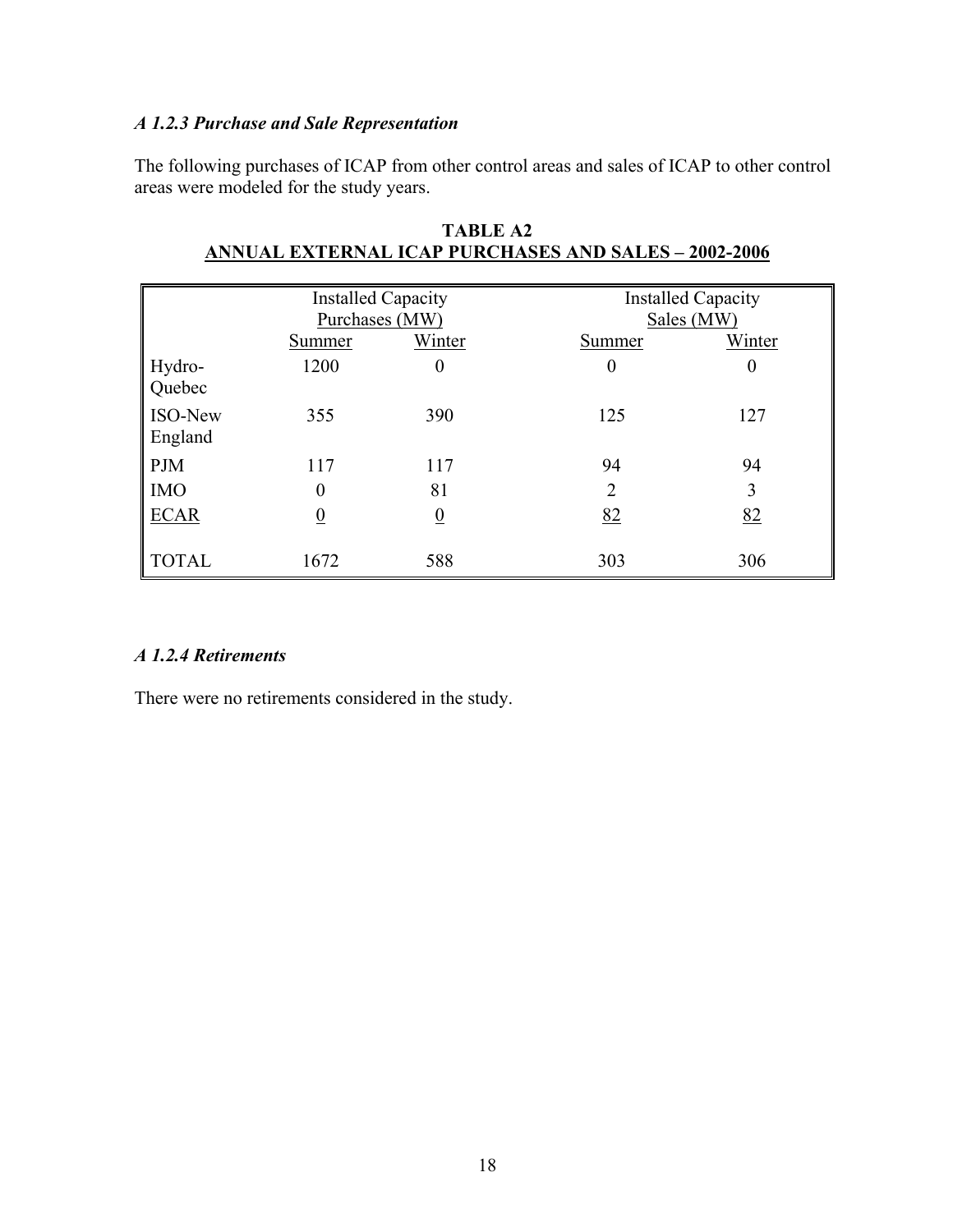### **A 1.3 INTERCONNECTED SYSTEMS**

The Independent Electricity Market Operator (IMO), ISO-New England, Hydro-Quebec, and PJM's interconnections were modeled as shown in Figure A1 below.



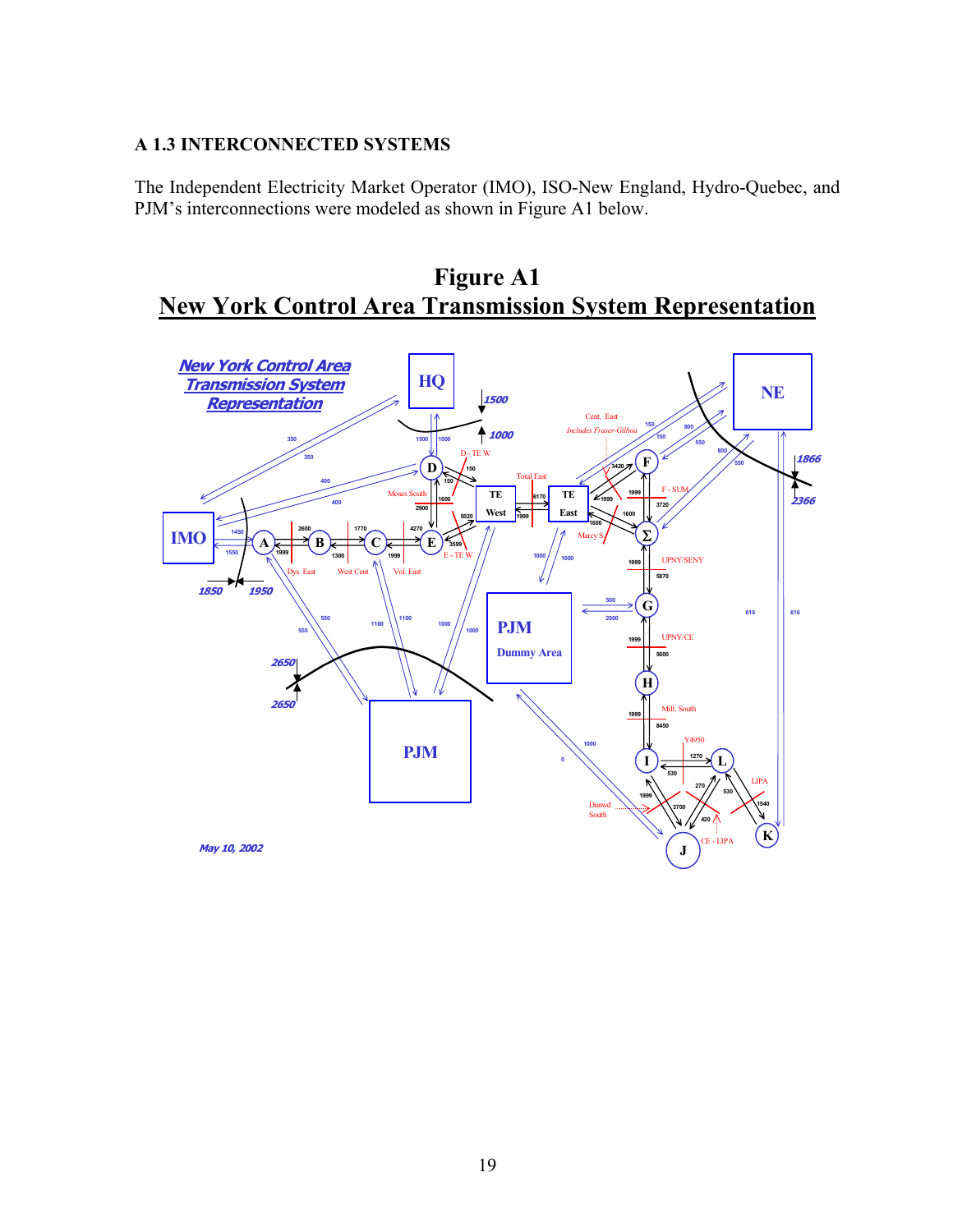### **A 1.4 MODELING OF LIMITED ENERGY RESOURCES**

The Gilboa pumped storage facility is considered available for all hours in which the unit is not on forced or scheduled outage.

Seasonal variation in small hydro units is accounted for and is described in Section A 1.2.2.2 above.

The Robert Moses – Niagara hydroelectric project is modeled with a probability capacity model that is based on historical data.

### **A 1.5 MODELING OF DEMAND SIDE MANAGEMENT (DSM)**

A description of the DSM program is given in section A1.1.4. 515 MW of DSM Special Case Resources are modeled in the study. This amount is less than the total registered for the program and reflects actual operating history of these resources.

### **A 1.6 MODELING OF RESOURCES**

Modeling of resources is described in the above sections. Greater detail can be found in the IRM study<sup>15</sup>

### **A 1.7 OTHER ASSUMPTIONS**

 $\overline{a}$ 

Internal ties were modeled at emergency limits and can be seen on the previous figure A-1. Maintenance over-runs and environmental constraints were not modeled in this study. Derates on Gas Turbines were introduced due to lower output at higher than tested temperatures. These derates equate to 640 MW at a temperature of 100 Degrees F, or 80 MW per degree over the design test temperature of  $92^{\circ}$  F.

<sup>&</sup>lt;sup>15</sup> NYSRC Report titled, "New York Control Area Installed Capacity Requirements for the Period May 2002 Through April 2003"